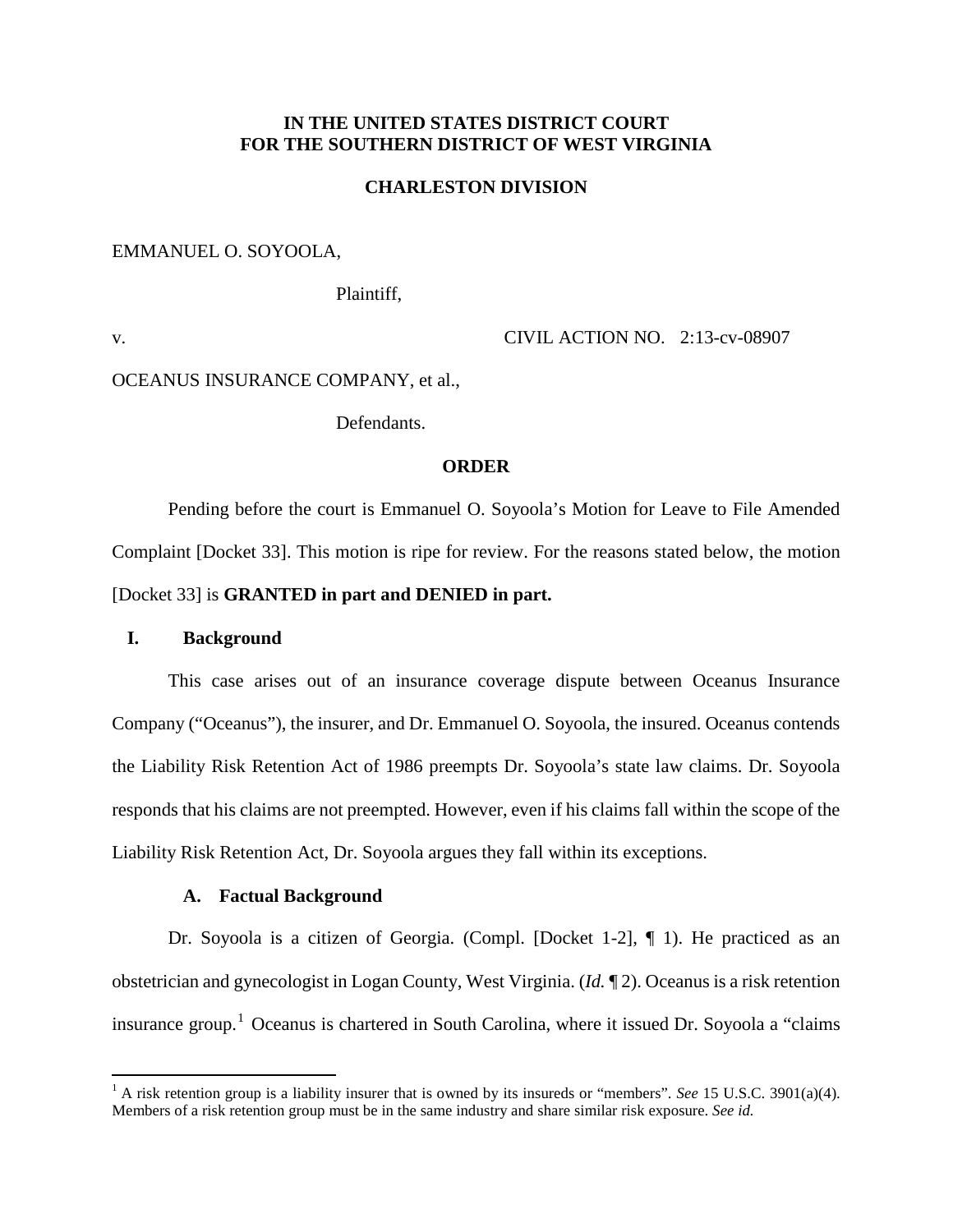made"<sup>2</sup> medical malpractice insurance policy ("the Policy"). (*Id.* ¶¶ 8-9). The Policy covered claims arising from Dr. Soyoola's practice in West Virginia. (*Id.* ¶ 9). The Policy had a limit of \$1 million per claim. (*Id.*). In August 2009, Oceanus declined to renew the Policy. (*Id.* ¶ 10). Instead, Oceanus issued Dr. Soyoola tail coverage for \$250,000 ("the Tail Policy"). (*Id.* ¶ 13). According to Dr. Soyoola, Oceanus failed to offer him \$1 million in tail coverage, with amortized premiums, as required by West Virginia Code § 33-20D-3(a). (*See id.* ¶ 10). In addition, Oceanus did not tell Dr. Soyoola that if he took less than \$1 million in tail coverage, he could not benefit from West Virginia's statutory caps on non-economic damages. (*Id.* ¶ 12).

# **B. Procedural Background**

 $\overline{a}$ 

Currently, Dr. Soyoola is being sued for medical malpractice ("McNeely action"). (*Id.* ¶ 15). After Oceanus received notice of the action, it provided defense to Dr. Soyoola. (*Id.*). However, Oceanus told Dr. Soyoola that he only had \$250,000 in coverage for the claim. (*Id.*). Dr. Soyoola requested that Oceanus agree to resolve the claim against Dr. Soyoola. (*Id. ¶* 17). However, Oceanus refused a \$1 million settlement offer from the plaintiff. (*Id.*).

Due to Oceanus's alleged failure to comply with West Virginia law, Dr. Soyoola sued Oceanus in West Virginia state court. (*See generally id.*). Dr. Soyoola alleged three claims against Oceanus: (1) breach of contract arising from Oceanus's failure to comply with West Virginia Code § 33-20D-3; (2) declaratory judgment for the full amount required under West Virginia Code § 33-20D-3; and (3) misleading representations under the Unfair Trade Practices Act, West Virginia Code § 33-11-1. (*Id.* ¶¶ 20-28).

 $2^2$  A "claims made" policy "means a policy which covers claims which are reported during the policy period, meet the provisions specified by the policy, and are for an incident which occurred during the policy period, or occurred prior to the policy period, as specified by the policy." W. Va. Code § 33-20D-2(b).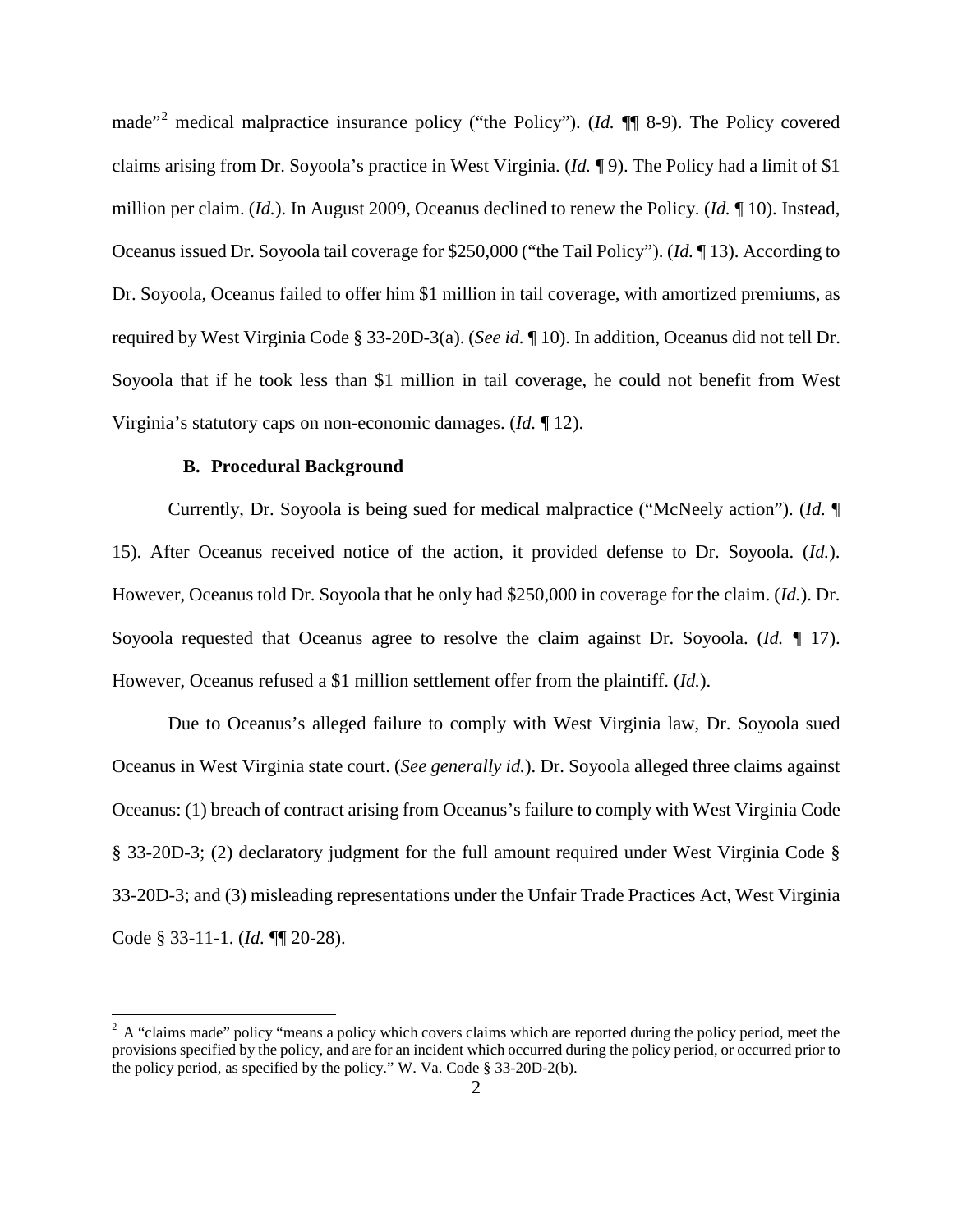In the instant motion, Dr. Soyoola seeks to add several factual allegations in his proposed complaint. First, the proposed complaint states that, before the Policy expired, Dr. Soyoola notified Oceanus of an occurrence, which resulted in the McNeely action. (Am. Compl. [Docket 33-2], ¶¶ 10-11). Second, the proposed complaint alleges Oceanus was an unauthorized insurer when it issued the Policy to Dr. Soyoola in August 2004. (*Id.* ¶ 6). Finally, the proposed complaint asserts that Oceanus's license application, registration, and other sworn statements indicated that Oceanus agreed to comply with all applicable West Virginia insurance laws. (*Id.* ¶¶ 13-15). In addition to the factual allegations, the proposed complaint alleges three additional counts: Count IV (false or deceptive practices), Count V (fraud), and Count VI (punitive damages). (*Id.* ¶¶ 27-54). The complaint also alleges a breach of contract claim arising from Oceanus's failure to provide coverage for the McNeely action under the Policy. (*Id.* ¶ 19).

#### **II. Legal Standard**

Rule 15(a)(2) of the Federal Rules of Civil Procedure provides that, after time for amendment as a matter of course has passed, leave of court must be obtained to amend a pleading. The rule provides that a court should freely give leave to amend "when justice so requires." Fed. R. Civ. P. 15(a)(2). "The law is well settled that leave to amend a pleading should be denied only when the amendment would be prejudicial to the opposing party, there has been bad faith on the part of the moving party, or the amendment would be futile. . . . Delay alone is an insufficient reason to deny leave to amend. Rather, the delay must be accompanied by prejudice, bad faith, or futility." *Edwards v. City of Goldsboro*, 178 F.3d 231, 242 (4th Cir. 1999) (internal citations and quotation marks omitted). An amendment is futile if it would fail to survive a motion to dismiss. *See Perkins v. United States*, 55 F.3d 910, 917 (4th Cir. 1995).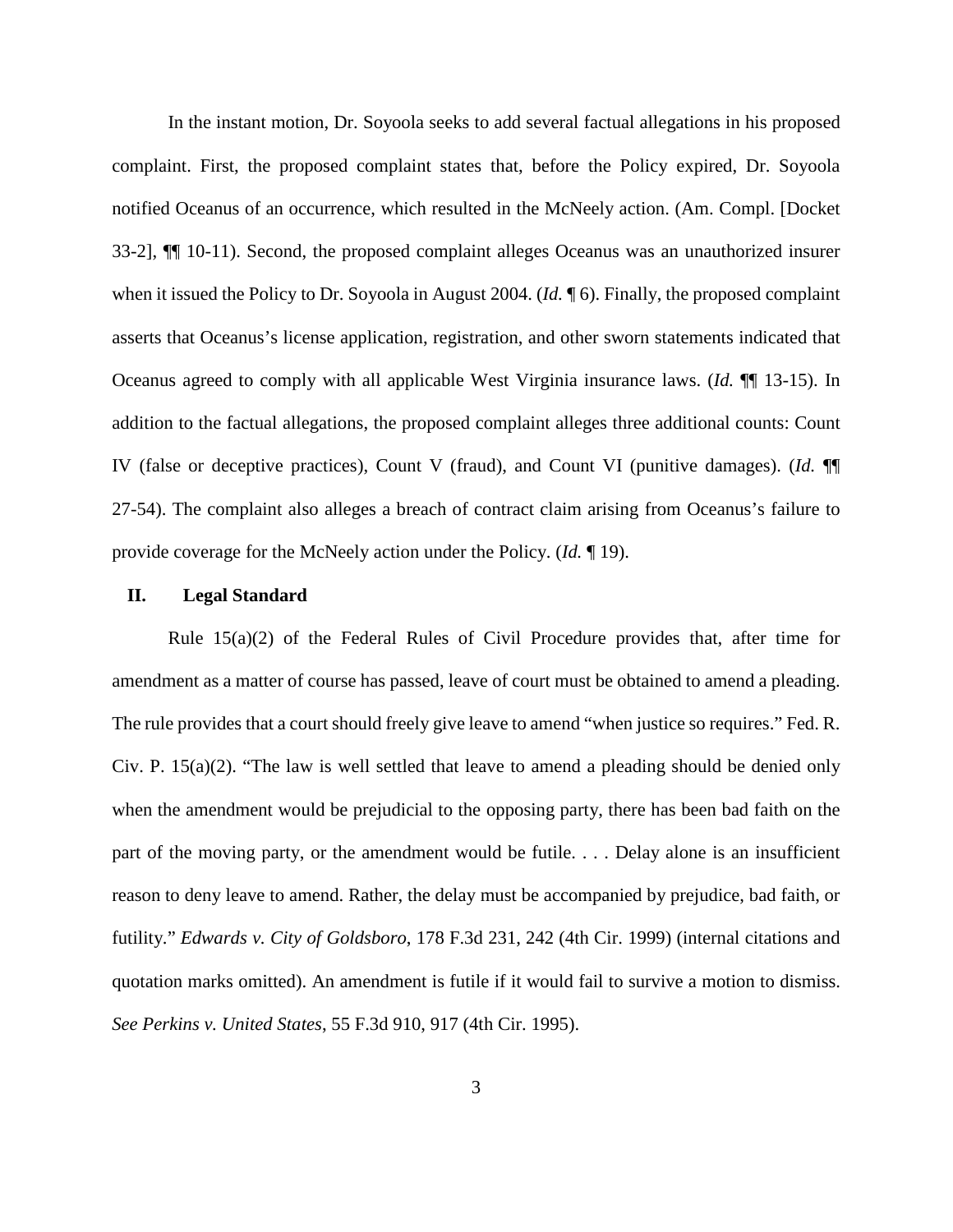### **III. Discussion**

 $\overline{a}$ 

The determinative issue in this case is whether the Liability Risk Retention Act ("LRRA") preempts Dr. Soyoola's claims arising from Oceanus's violation of West Virginia Code § 33-20D-3. For the reasons stated below, I **FIND** the LRRA preempts § 33-20D-3. Claims premised on a violation of § 33-20D-3 must fail because this statute is inapplicable to Oceanus. Therefore, I deny amendment to add those claims. However, I **FIND** the LRRA does not preempt Dr. Soyoola's breach of contract, fraud, and false and deceptive practices claims arising under the Policy. I permit amendment to add those claims.

# **A. Federal Preemption Law**

Federal preemption originates from the Constitution's Supremacy Clause. *See* U.S. Const. art. VI, cl.  $2<sup>3</sup>$  In addressing a preemption issue, the court's first task is to determine whether Congress intended to preempt. *See California Fed. Savings & Loan Ass'n*, 479 U.S. 272, 281 (1978). Intent to preempt can manifest itself in three forms: field preemption, express preemption, and conflict preemption. *See H&R Block E. Enters.*, *v. Raskin*, 591 F.3d 718, 722 (4th Cir. 2010). Field preemption occurs when the "federal scheme of regulation of a defined field is so pervasive that Congress must have intended to leave no room for the states to supplement it[.]" *City of Charleston, S.C., v. A Fisherman's Best Inc.*, 310 F.3d 155, 169 (4th Cir. 2002). Express preemption arises when "Congress expressly declares its intent to preempt state law." *Pinney v. Nokia, Inc.*, 402 F.3d 430, 453 (4th Cir. 2005). Finally, conflict preemption occurs when "state law stands as an obstacle to the accomplishment and execution of the full purposes and objectives of Congress." *Hillsborough Cnty., Fla. v. Automated Med. Labs., Inc.*, 471 U.S. 707, 713 (1985)

 $3$  "This Constitution, and the Laws of the United States which shall be made in Pursuance thereof ... shall be the supreme Law of the Land . . . any Thing in the Constitution or Laws of any State to the Contrary notwithstanding." U.S. Const. art. VI, cl. 2.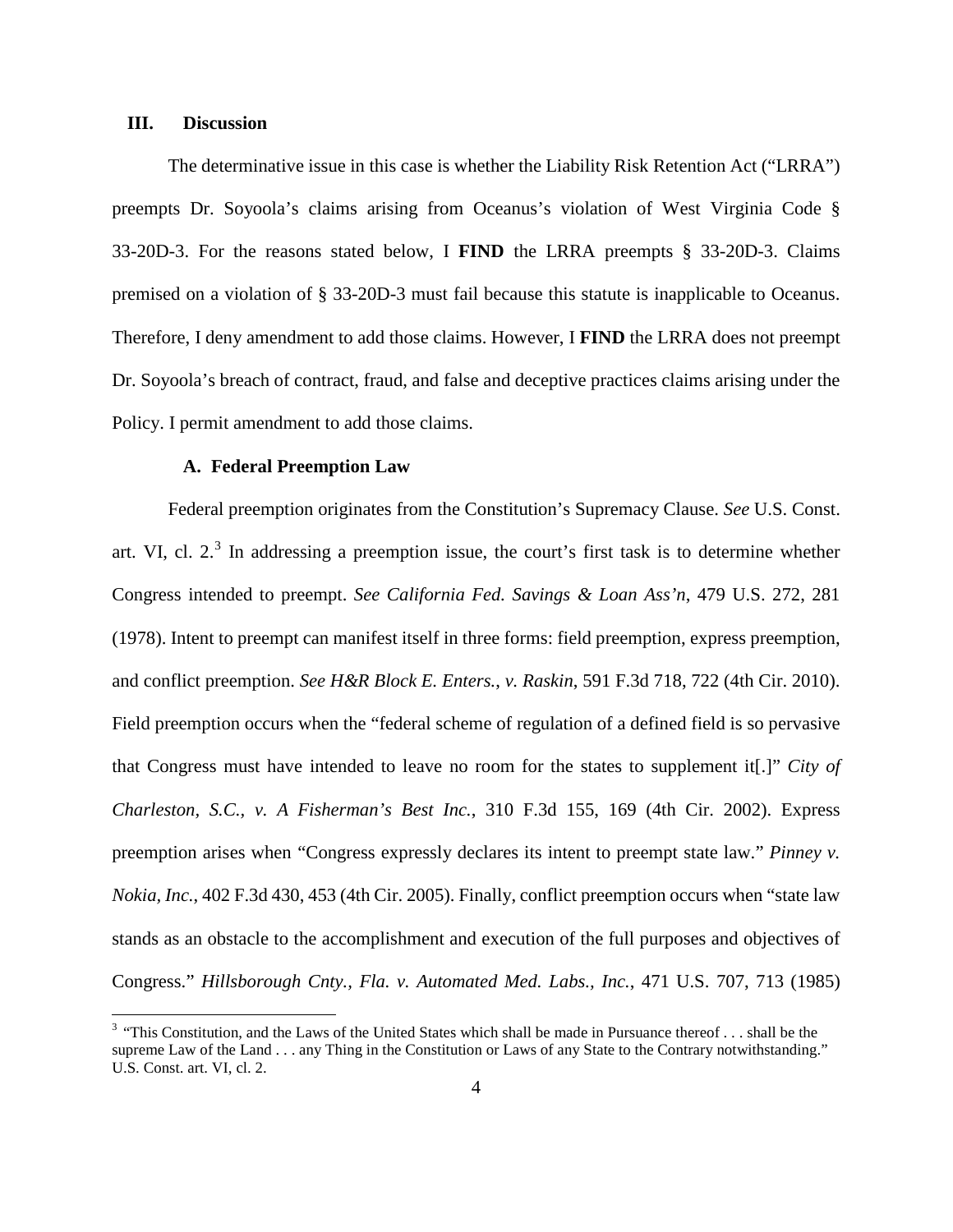(internal quotation marks omitted). Conflict preemption can also arise when "compliance with both federal and state regulations is a physical impossibility[.]" *Id.* 

Once Congress's intent to preempt is determined, the focus turns to the scope of that preemption. *See Duvall v. Bristol-Myers-Squibb Co.*, 103 F.3d 324, 328 (4th Cir. 1996). Two presumptions guide this inquiry. *See id.* First, "'the purpose of Congress is the ultimate touchstone' in every preemption case." *Medtronic, Inc. v. Lohr*, 518 U.S. 470, 485 (1996) (quoting *Retail Clerks v. Schermerhorn*, 375 U.S. 96, 103 (1963)). Second, a court starts "with the basic assumption that Congress did not intend to displace state law." *Maryland v. Louisiana*, 451 U.S. 725, 746 (1981). "This presumption is strongest when Congress legislates 'in a field which the States have traditionally occupied.'" *S. Blasting Servs., Inc. v. Wilkes Cnty., N.C.*, 288 F.3d 584, 590 (4th Cir. 2002) (quoting *Medtronic, Inc.*, 518 U.S. at 485).

Insurance is one of those traditional areas. *See generally FMC Corp. v. Holliday*, 498 U.S. 52, 53 (1990). To preserve states' traditional authority in this area, Congress enacted the McCarran-Ferguson Act, which states that a federal law must explicitly indicate it is preempting state insurance law. *See* 15 U.S.C. § 1012 ("No Act of Congress shall be construed to invalidate, impair, or supersede any law enacted by any State for the purpose of regulating the business of insurance, or which imposes a fee or tax upon such business, unless such Act *specifically relates to the business of insurance* . . . ." (emphasis added)). For a state insurance law to be valid despite a relevant federal scheme, "(1) the state law in question must be enacted for the purpose of regulating the business of insurance; (2) the federal law must not be specifically related to the business of insurance; and (3) the federal law must invalidate, impair or supersede the state law in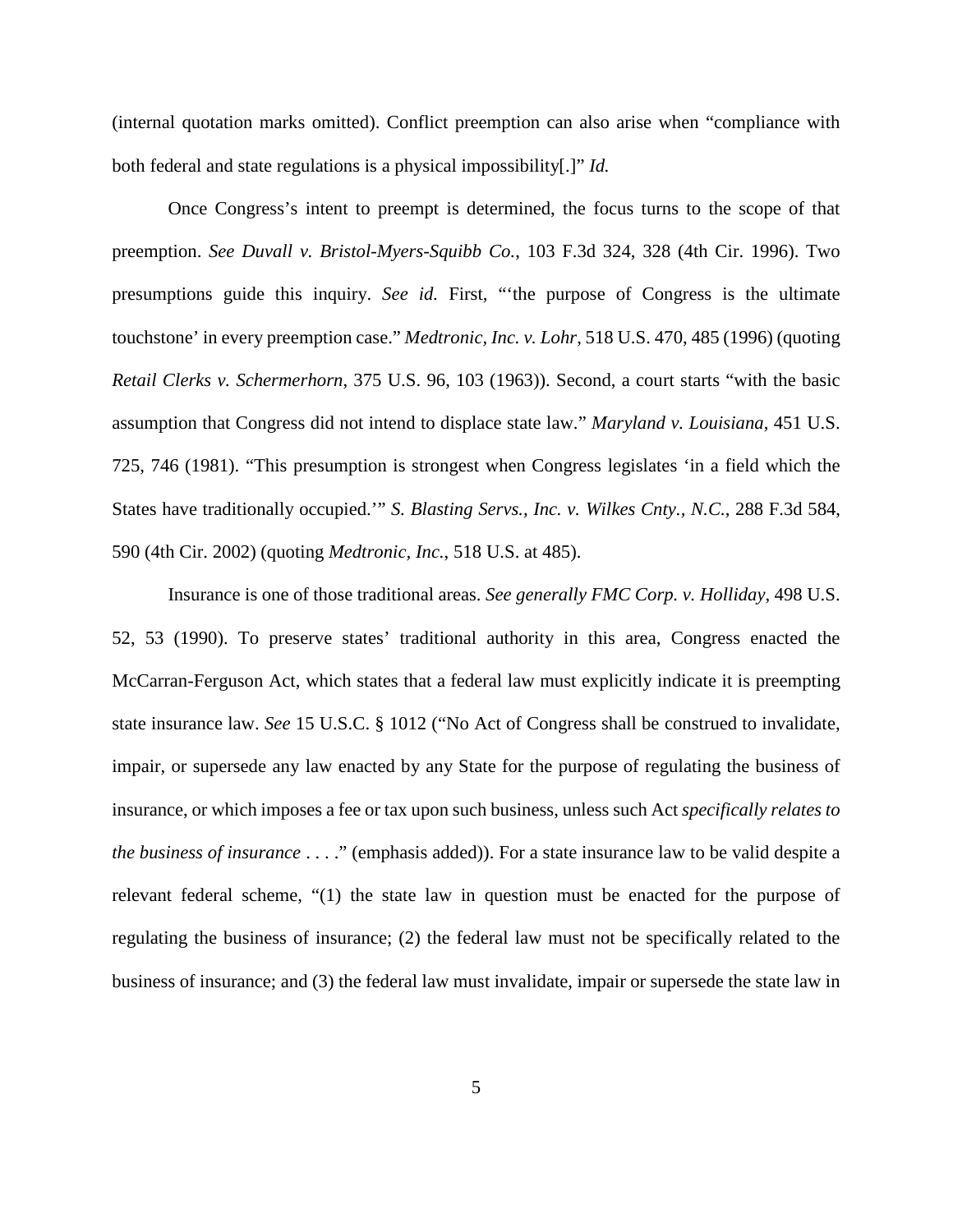question." *Am. Chiropractic Ass'n v. Trigon Healthcare, Inc.*, 367 F.3d 212, 230-31 (4th Cir. 2004).

#### **B. The Liability Risk Retention Act of 1986**

In 1981, to address rising premiums for products liability insurance, Congress enacted the Products Liability Risk Retention Act ("PLRRA"). H.R. Rep. 97-190, at 4, *reprinted in* 1981 U.S.C.C.A.N. 1432, 1432 (hereinafter "H.R. Rep. 97-190"). In passing this legislation, Congress recognized that risk retention groups allowed "product manufacturers to purchase insurance on a group basis at more favorable rates or to self-insure through insurance cooperatives called 'risk retention groups.'" *Id*.

However, risk retention groups faced difficulties in providing insurance nationwide. Normally, an insurer must obtain a license and comply with the regulations of every state it seeks to do business. *See* Vonda Mallicoat Laughlin, *State Laws Restricting the Operation of Risk Retention Groups-Necessary Protection or Illegal Regulation?*, 60 Drake L. Rev. 67, 68 (2011). *See generally* Baird Webel, Cong. Research Serv., RL 32176, *The Risk Retention Acts: Background and Issues* 2 (2003). This could mean complying with a myriad of state regulations to provide insurance nationwide. *See generally* Webel, *supra*, at 2.

Under the PLRRA, as long as it complied with the regulation of its chartering state, a risk retention group could provide products liability insurance nationwide, without submitting to the regulation of non-chartering states. *Nat'l Warranty Ins. Co. v. Greenfield*, 214 F.3d 1073, 1075 (9th Cir. 2000). Thus, the objective of the PLRRA was to promote "the efficient operation of risk retention groups by eliminating the need for compliance with numerous non-chartering state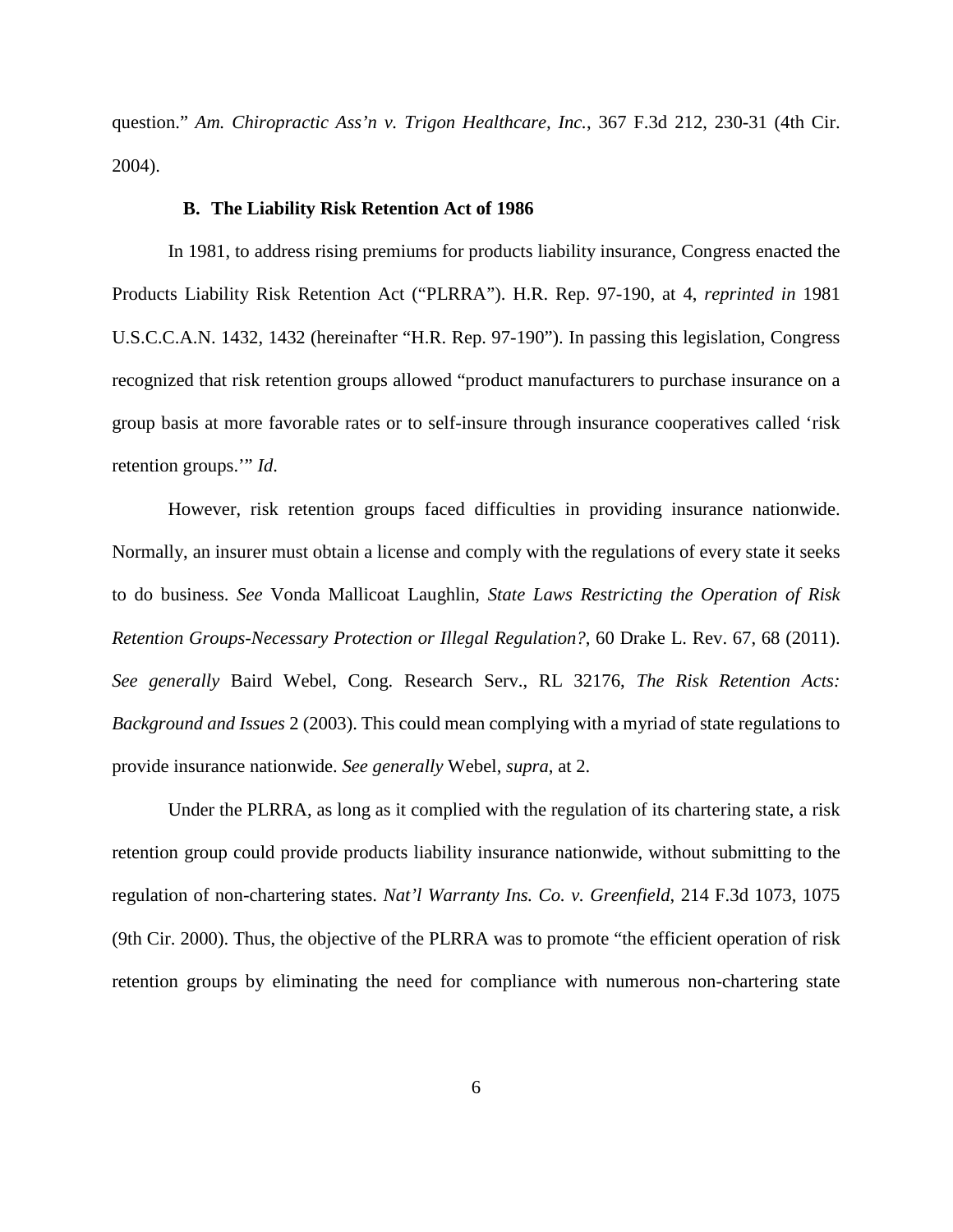statutes that, in the aggregate, thwart the interstate operation [of] . . . product liability risk retention groups." *Id.* (quoting H.R. Rep. No. 97-190, at 12).

In 1986, Congress enacted the LRRA, amending the PLRRA. *See* Pub. L. 99-563, 100 Stat.

3170 (codified as amended at 15 U.S.C. § 3901-06). The LRRA extended the protections of the PLRRA to all types of insurance offered by risk retention groups, not just products liability insurance. *Mears Transp. Grp. v. Florida*, 34 F.3d 1013, 1017 (11th Cir. 1994). However, in response to the increased scope of the LRRA, Congress also created certain exemptions to the law—areas in which the states could regulate non-resident risk retention groups. The statute provides in relevant part:

Except as provided in this section, a risk retention group is exempt from any State law, rule, regulation, or order to the extent that such law, rule, regulation, or order would—

(1) make unlawful, or regulate, directly or indirectly, the operation of a risk retention group *except* that the jurisdiction in which it is chartered may regulate the formation and operation of such a group and *any State* may require such a group to—

(A) comply with the *unfair claim settlement practices law of the State*;

. . .

(G) comply with any State law regarding *deceptive, false, or fraudulent acts or practices*, except that if the State seeks an injunction regarding the conduct described in this subparagraph, such injunction must be obtained from a court of competent jurisdiction . . . .

15 U.S.C*.* §§ 3902(a)(1)(A), (G) (emphasis added).

In sum, the LRRA creates a "tripartite scheme." *Nat'l Home Ins. Co. v. State Corp.* 

*Comm'n of Com. of Va.*, 838 F. Supp. 1104, 1110 (E.D. Va. 1993). The LRRA creates the federal

framework in which chartering and non-chartering states may regulate risk retention groups. *Id.* 

Under the LRRA, a risk retention group is primarily governed by its chartering state's regulations.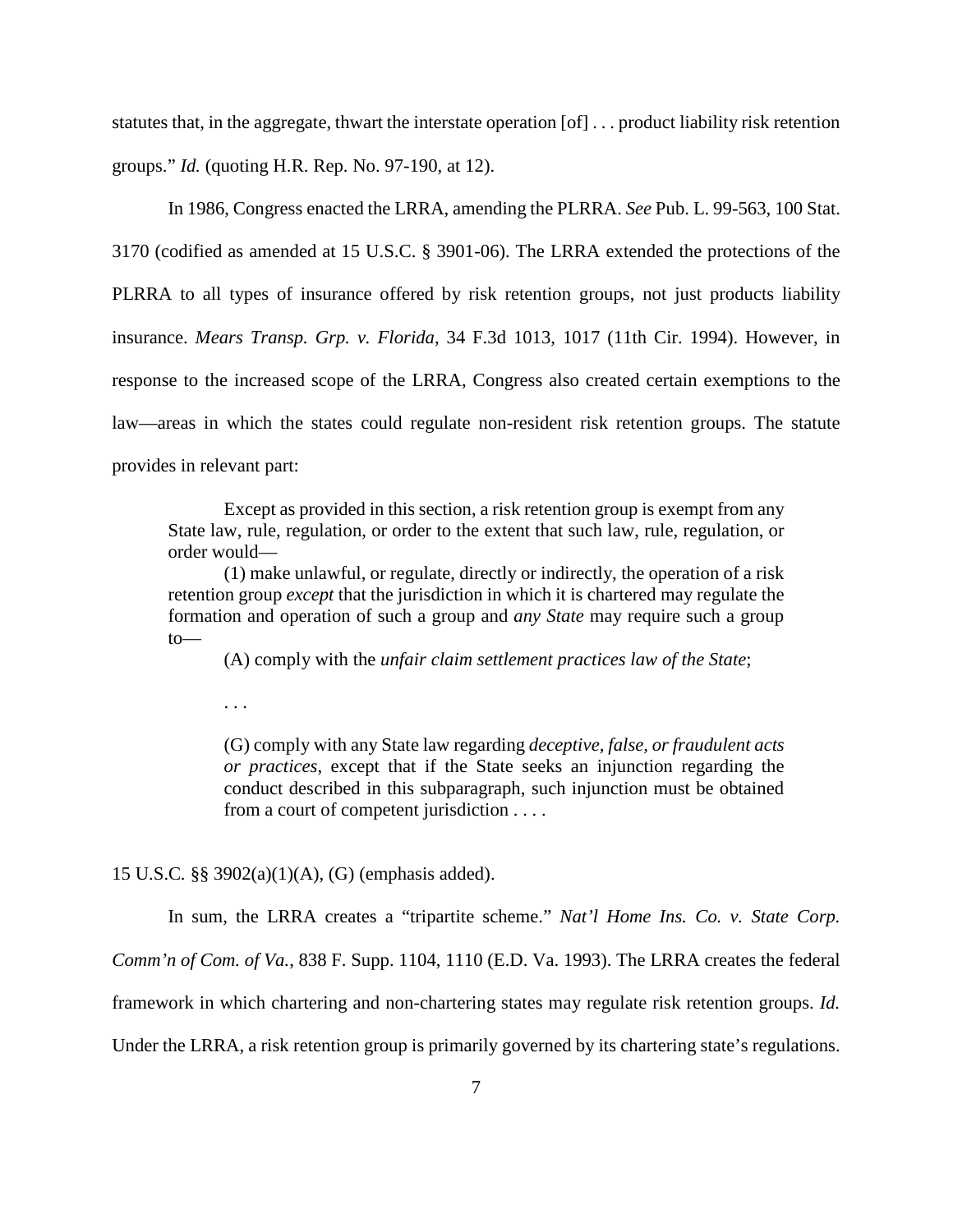*Id.* "Only the chartering jurisdiction may directly regulate the formation and every day operations of a risk retention group." *Id.* A non-chartering state may regulate a risk retention group, but only in several discrete areas as identified by the LRRA. *See id.* at 1111.

### **C. Analysis of the Preemption Issues**

# **i. The Liability Risk Retention Act Expressly Preempts Most State Insurance Laws Regulating Risk Retention Groups**

Congress expressly declared its intent to preempt state insurance laws regulating risk retention groups. Section  $3902(a)(1)$  clearly states that the LRRA preempts any state law or regulation that would "make unlawful, or *regulate, directly or indirectly, the operation of a risk retention group*[.]" 15 U.S.C. § 3902(a)(1) (emphasis added). The legislative history of the LRRA further confirms this conclusion. The very purpose of the LRRA was to allow risk retention groups to operate nationwide under the regulation of one jurisdiction, rather than fifty-one jurisdictions. *See* H.R. Rep. No. 97-190, at 12; *Attorneys' Liab. Assurance Soc'y, Inc. v. Fitzgerald*, 174 F. Supp. 2d 619, 635 (W.D. Mich. 2001) ("However, the LRRA was designed not only to prevent discriminatory treatment of non-resident risk retention groups, but also to preempt regulation of risk retention groups by states other than the chartering state." (citations omitted)); *see also* Webel, *supra*, at 5.

While the Fourth Circuit has not addressed whether the LRRA explicitly preempts state insurance laws, other circuits examining the LRRA's framework and history conclude that the LRRA preempts most state insurance laws. *See Nat'l Warranty Ins. Co. v. Greenfield*, 214 F.3d 1073, 1077 (9th Cir. 2000) ("Even with a general presumption that insurance law should ordinarily be regulated under state law, as reinforced by the McCarran-Ferguson Act, the language and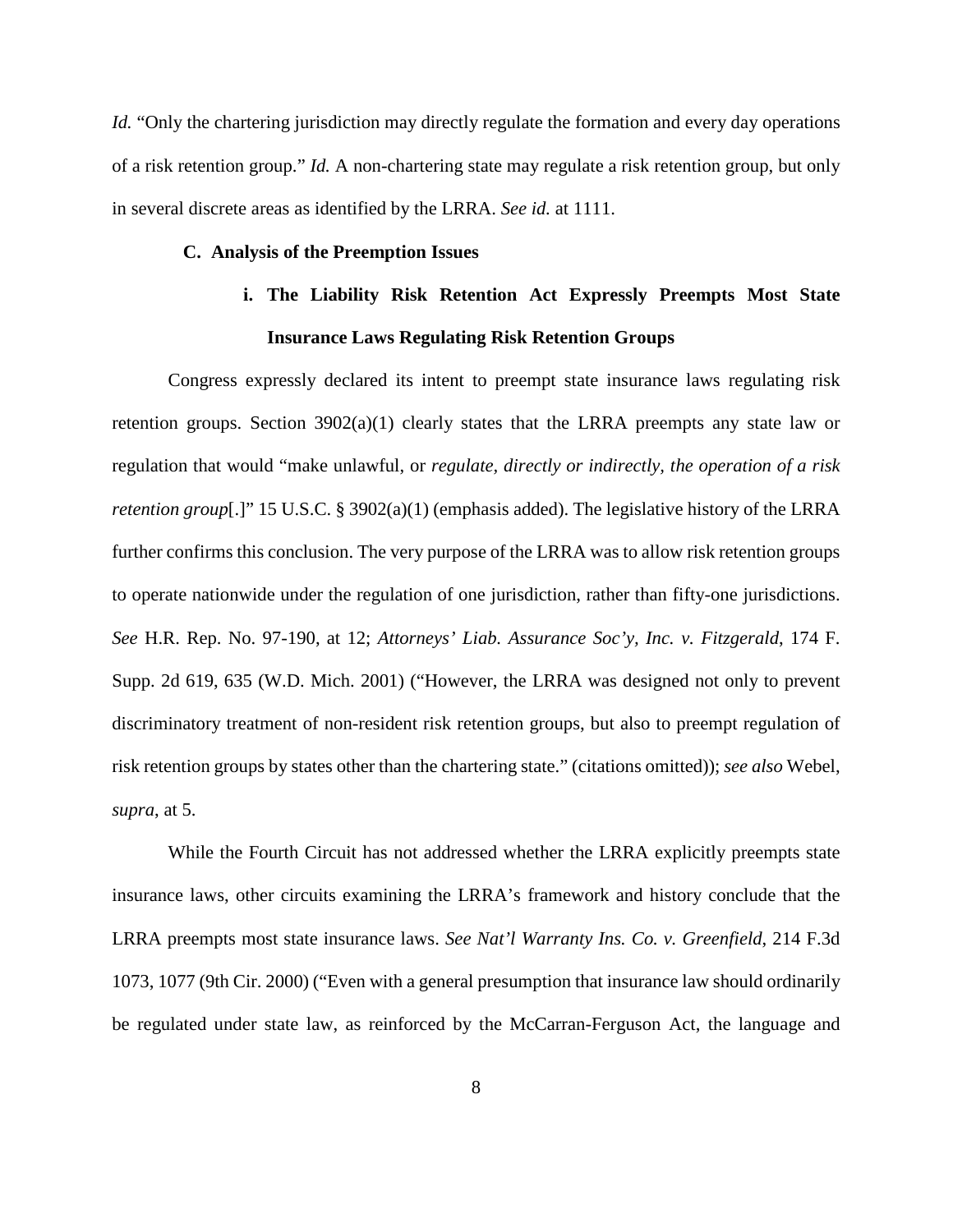purpose of the LRRA clearly indicate an intent to preempt state laws regulating [risk retention groups]."); *Ophthalmic Mut. Ins. Co v. Musser*, 143 F.3d 1062, 1067 (7th Cir. 1998) ("Congress specifically preempted some state insurance regulation—namely those state laws regulating [risk retention groups]—with the enactment of the PLRRA and the LRRA."); *Preferred Physicians Mut. Risk Retention Grp. v. Pataki*, 85 F.3d 913, 914 (2d Cir. 1996) ("[T]he LRRA partially preempts state regulation of [risk retention groups] and prohibits states from excluding [risk retention groups] chartered under the laws of another state."); *Cf. State of Fla., Dep't of Ins. v. Nat'l Amusement Purchasing Grp., Inc.*, 905 F.2d 361, 363-64 (11th Cir. 1990) (In contrast to purchasing groups, "Congress carefully crafted a scheme [for risk retention groups], which, on the one hand, provides for broad preemption of a non-domiciliary state's licensing and regulatory laws but which, on the other hand, explicitly preserves for those states several very important powers."). Accordingly, I **FIND** the LRRA expressly preempts most state insurance laws.

# **ii. The Scope of the LRRA is Expansive**

Having found Congress expressly declared its intent to preempt most state laws regulating non-resident risk retention groups, I now turn to the scope of that preemption. The above-described legislative history indicates that the LRRA broadly preempts state laws regulating non-resident risk retention groups. H.R. Rep. No. 99-865, at 15 (1986), *reprinted in*  1986 U.S.C.C.A.N. 5303, 5312 (hereinafter "H.R. Rep. No. 99-865") ("The format of Section 3 of the Act [listing limited exceptions to its preemption provisions] is to confirm the broad authority of the chartering State regarding the formation and operation of risk retention groups . . . .").

Also, courts reviewing the LRRA's statutory framework have concluded that the LRRA's preemptive provisions are expansive. *See Alliance of Nonprofits for Ins., Risk Retention Grp. v.*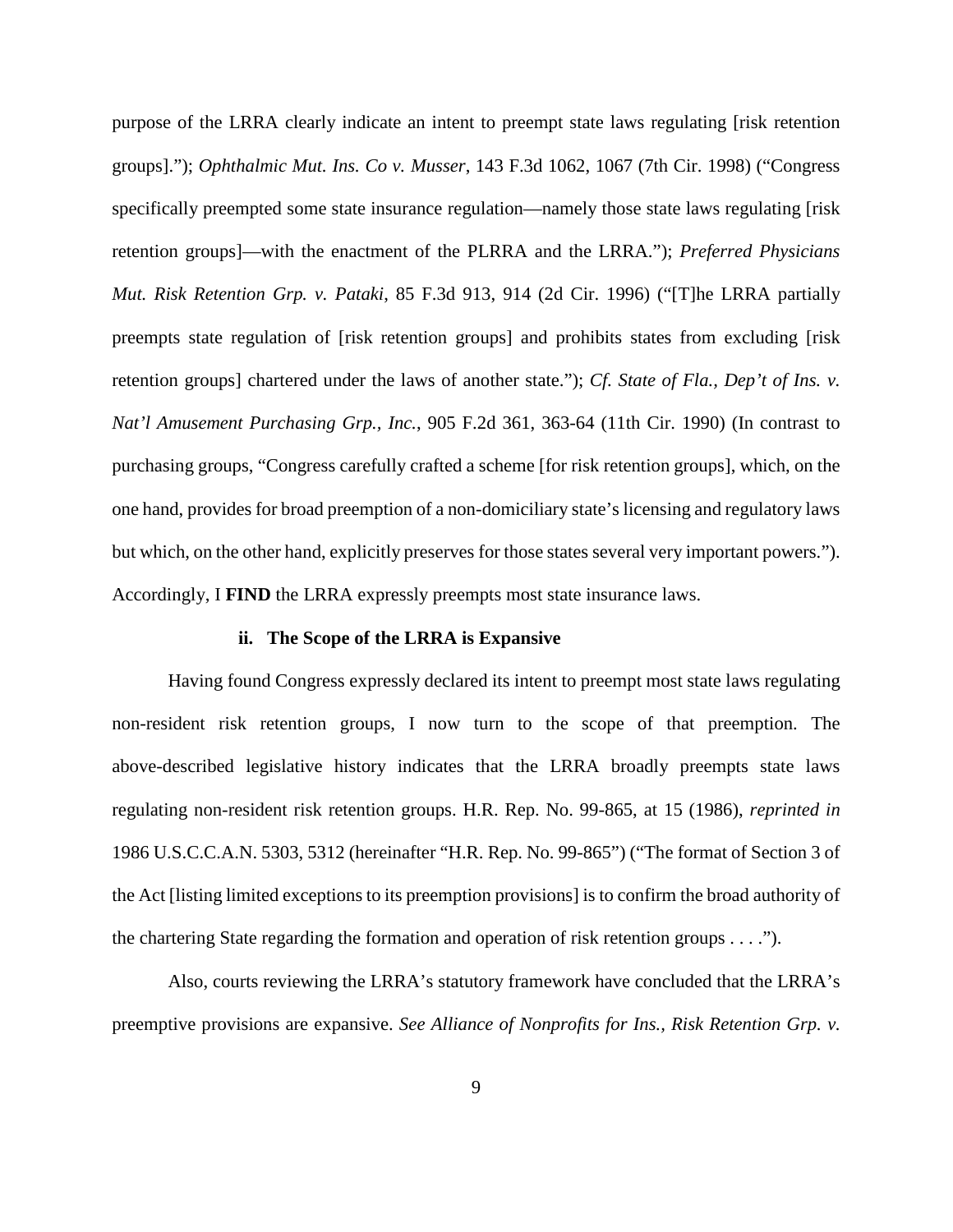*Kipper*, 712 F.3d 1316, 1318-19 (9th Cir. 2013) ("The [LRRA] broadly preempts 'any State law, rule, regulation, or order to the extent that such law, rule, regulation, or order would . . . make unlawful, or regulate, directly or indirectly, the operation of a risk retention group.'" (quoting 15 U.S.C. § 3902(a)(1)); *Preferred Physicians Mut. Risk Retention Grp. v. Pataki*, 85 F.3d 913, 915 (2d Cir. 1996) ("We agree with the district court that the LRRA's preemption language is expansive. . . . This expansiveness is emphasized by the structure of the Act, which sets forth a broad preemption followed by certain limited exceptions." (internal citations omitted));; *Nat'l Home Ins. Co. v. State Corp. Comm'n of Com. of Va.*, 838 F. Supp. 1104, 1109 (E.D. Va. 1993) ("[T]he Act's structure and language make clear that '[t]he express preemption of state law with respect to risk retention groups is expansive.'" (quoting *City Cab Co. v. Edwards*, 745 F. Supp. 757, 761 (D. Me. 1990)); *Cf. Nat'l Amusement Purchasing Grp., Inc.*, 905 F.2d 361, 364 (11th Cir. 1990) ("Unlike the risk retention section which broadly preempts state law while enumerating specific laws that states may enforce, the section pertaining to purchasing groups expressly preempts a limited number of specific state laws . . . .").

In addition, the presumption against preemption does not apply here. For such a presumption to arise, "the federal law *must not be specifically related to the business of insurance*[.]" *Am. Chiropractic Ass'n v. Trigon Healthcare, Inc.*, 367 F.3d 212, 230-31 (4th Cir. 2004). Because the LRRA specifically declares its intent to preempt certain state insurance regulation, the LRRA meets the specificity requirements of the McCarran-Ferguson Act. *See, e.g.*, *Nat'l Warranty Ins. Co. v. Greenfield*, 214 F.3d 1073, 1077 (9th Cir. 2000); *Ophthalmic Mut. Ins. Co v. Musser*, 143 F.3d 1062, 1067 (7th Cir. 1998). Accordingly, I **FIND** the LRRA's preemption provisions are expansive.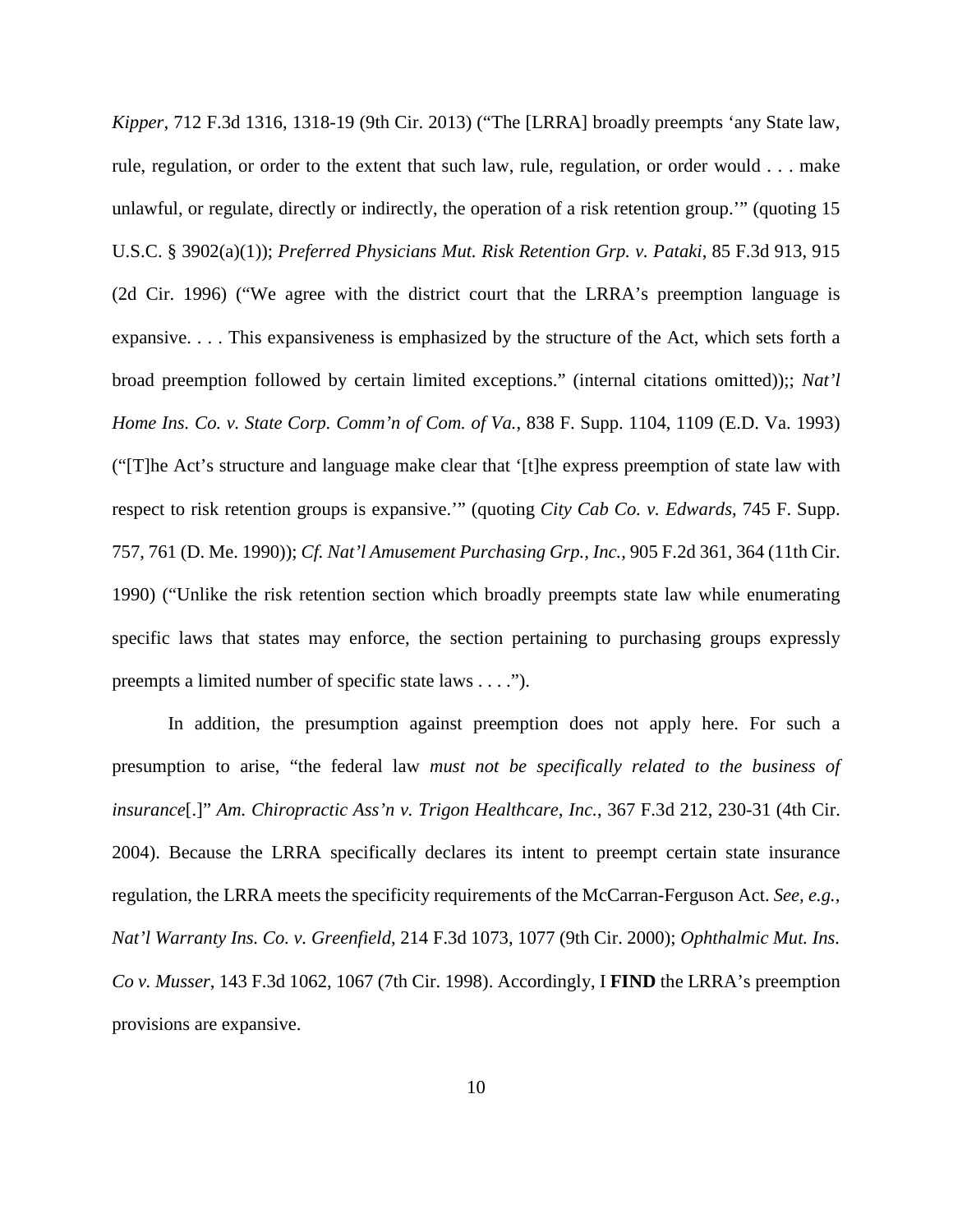#### **iii. The LRRA Preempts West Virginia Code § 33-20D-3**

West Virginia Code § 33-20D-3 provides that a medical malpractice insurer must, "[u]pon cancellation, nonrenewal or termination of any claims made professional malpractice insurance policy . . . offer to the insured tail insurance coverage." *Id.* § 33-20D-3(a). In addition, the insurer must offer its insured "the opportunity to amortize the payment of premiums for tail insurance over a period of not more than thirty-six months, in quarterly payments." *Id.* § 33-20D-3(b).

By its terms, § 33-20D-3 is meant to regulate insurers. This statute, if applied to Oceanus, would force it to provide tail insurance and certain financing options, and thus directly regulates its operation. Therefore, § 33-20D-3 fits within the scope of LRRA preemption. Because § 33-20D-3 does not fall under one of LRRA's exceptions to preemption, federal law preempts it. *See* 15 U.S.C. §§ 3902(a)(1)(A)-(I) (risk retention group exceptions) and 3905 (financial responsibility exception); *see also Nat'l Warranty Ins. Co.*, 214 F.3d at 1079-80 (summarizing exceptions). As a result, the regulatory laws of South Carolina, where Oceanus is chartered, in combination with federal law, apply to Oceanus. Accordingly, I **FIND** § 33-20D-3 is inapplicable to Oceanus.

#### **D. Analysis of Dr. Soyoola's Amendments**

Having addressed the initial preemption issues, I will now examine the merits of Dr. Soyoola's amendments. As previously discussed, Dr. Soyoola is seeking to add three additional counts: fraud, false and deceptive practices, and punitive damages. He also seeks to revise his breach of contract count to add a claim arising under the Policy. As result of the analysis that follows, only Dr. Soyoola's claims for fraud, false and deceptive practices, breach of contract, and punitive damages arising under the Policy remain.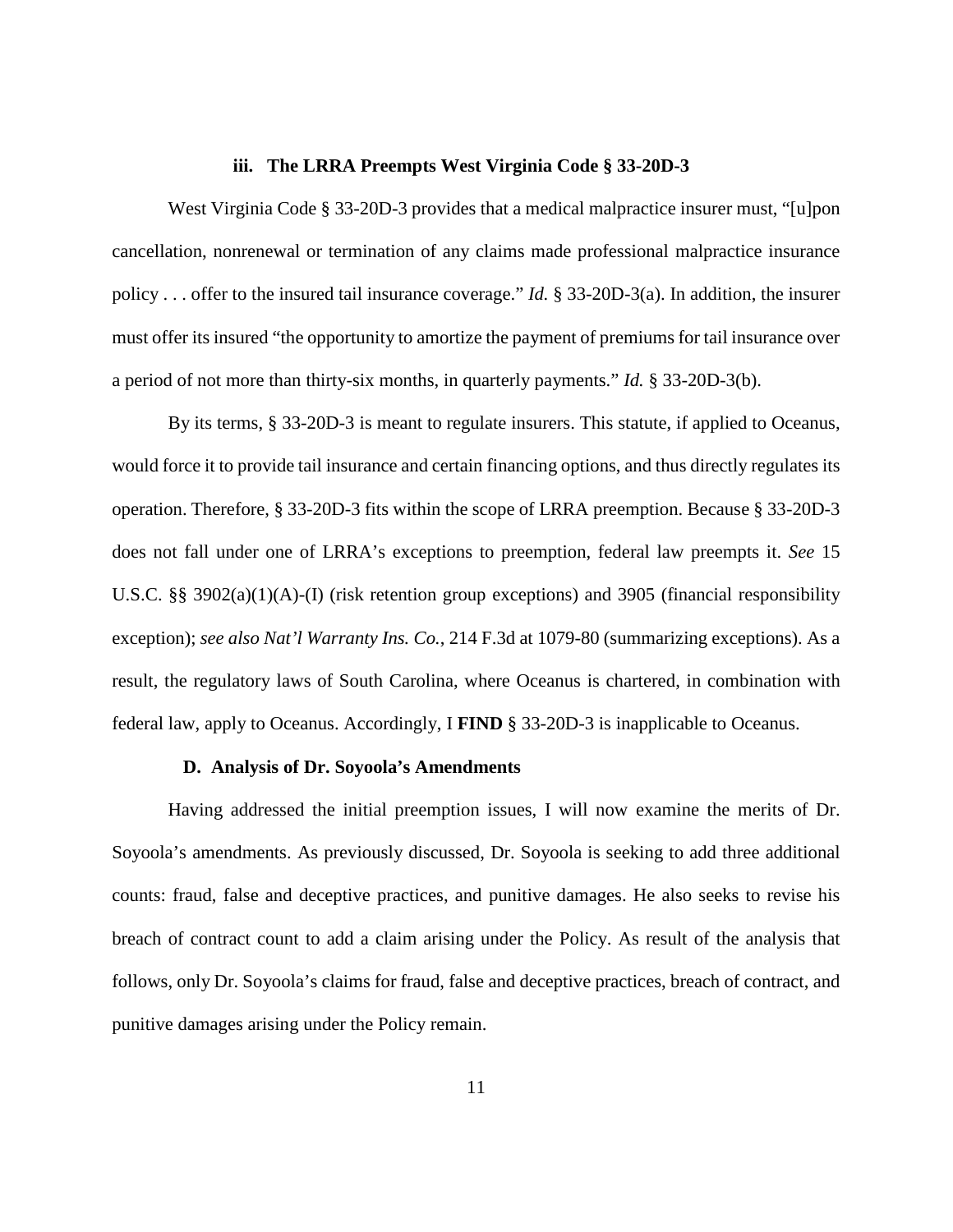#### **i. Breach of Contract Arising Under the Policy**

While the LRRA preempts state *insurance* laws that regulate risk retention groups, it does not preempt generally applicable areas of law, such as the law of contracts. *See generally* H.R. Rep. 99-865, at 14-15 ("As an insurance company operating under this Act, a risk retention group could engage in a range of activities, but the Committee wished to be clear that the scope of the exemption is defined by the laws governing the [insurance] business. It would not extend, for example, to the laws of nonchartering states which establish regulatory regimes for businesses and industries other than insurance."). Basic contract law applies to all individuals or businesses that contract in West Virginia.

To recover under a breach of contract theory, the plaintiff must prove: "the existence of a valid, enforceable contract, that the plaintiff has performed under the contract, that the defendant has breached or violated its duties or obligations under the contract, and that the plaintiff has been injured as a result." *Executive Risk Indem., Inc. v. Charleston Area Med. Ctr., Inc.*, 681 F. Supp. 2d 694, 714 (S.D. W. Va. 2009). Here, Dr. Soyoola asserts that the Policy, a contract of insurance, existed between him and Oceanus. He also alleges that Oceanus breached its duties under the contract by failing to provide him coverage under the Policy for the McNeely action. Finally, he claims that because of the breach he has suffered "direct, monetary damages." (Am. Compl. [Docket 33-2], ¶ 20). Therefore, I **FIND** that Dr. Soyoola's claim for breach of contract arising from the Policy would survive a motion to dismiss. Accordingly, I **GRANT** Dr. Soyoola's amendment with respect to the breach of contract claim arising out of the Policy.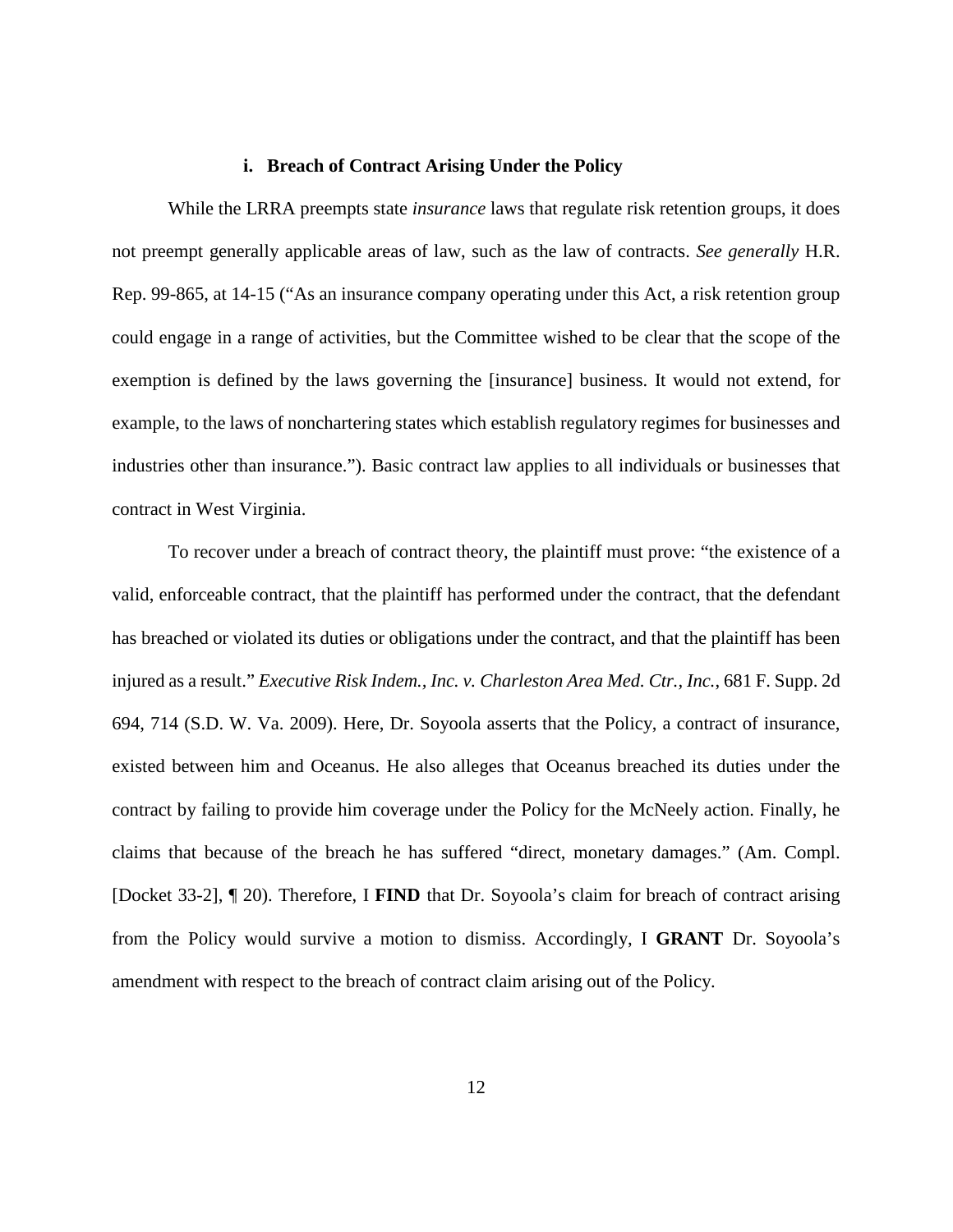#### **ii. False and Deceptive Practices**

Under the LRRA, a non-chartering state may require a risk retention group to comply with its laws "regarding deceptive, false, or fraudulent acts or practices . . . ." 15 U.S.C. §  $3902(a)(1)(G)$ . Similar to Dr. Soyoola's claim for unfair trade practices in his original complaint, Dr. Soyoola's claim for false or deceptive practices arises under West Virginia's Unfair Trade Practices Act ("UTPA"), West Virginia Code § 33-11-1.<sup>4</sup> Because Dr. Soyoola's deceptive practices claim falls under an exception to the LRRA, this claim is not preempted. *See Nat'l Warranty Ins. Co. v. Greenfield*, 214 F.3d 1073, 1079 (9th Cir. 2000).

The UTPA regulates insurance trade practices by defining and prohibiting unfair or deceptive practices. W. Va. Code § 33–11–1. The UTPA states that "[n]o person shall engage in this State in any trade practice which is defined in this article as . . . an unfair or deceptive act or practice in the business of insurance." *Id.* § 33–11–3. The Supreme Court of Appeals of West Virginia has held that the UTPA creates a private cause of action against insurance companies who violate the Act. *Elmore v. State Farm Mut. Auto. Ins. Co.*, 504 S.E.2d 893, 901 (W. Va. 1998) ("This Court has held that there is an implied private cause of action for a violation by an insurance company of the unfair settlement practice provisions of W. Va. Code § 33-11-4(9).").

 $\overline{a}$ 

<sup>4</sup> Dr. Soyoola's claim for unfair trade practices and false and deceptive practices are essentially the same claim of relief. For his unfair trade practices claim, Dr. Soyoola cites West Virginia Code § 33-11-1, which states "[t]he purpose of this article is to regulate trade practices in the business of insurance . . . by defining . . . all such practices in this State which constitute unfair methods of competition or unfair or deceptive acts or practices and by prohibiting the trade practices so defined or determined."

To state a claim for relief, a plaintiff must show the defendant engaged in unfair, false, and deceptive practices as defined by West Virginia Code § 33-11-4(9). The allegations in the count for unfair trade practices closely track the deceptive practices listed in § 33-11-4(9). In his count for false and deceptive practices, Dr. Soyoola alleges that Oceanus repeatedly violated § 33-11-4(9). Because relief under both counts is predicated on a violation of § 33-11-4(9), they are the same claim. However, "a party may set out 2 or more statements of a claim or defense." Fed. R. Civ. P. 8(d)(2).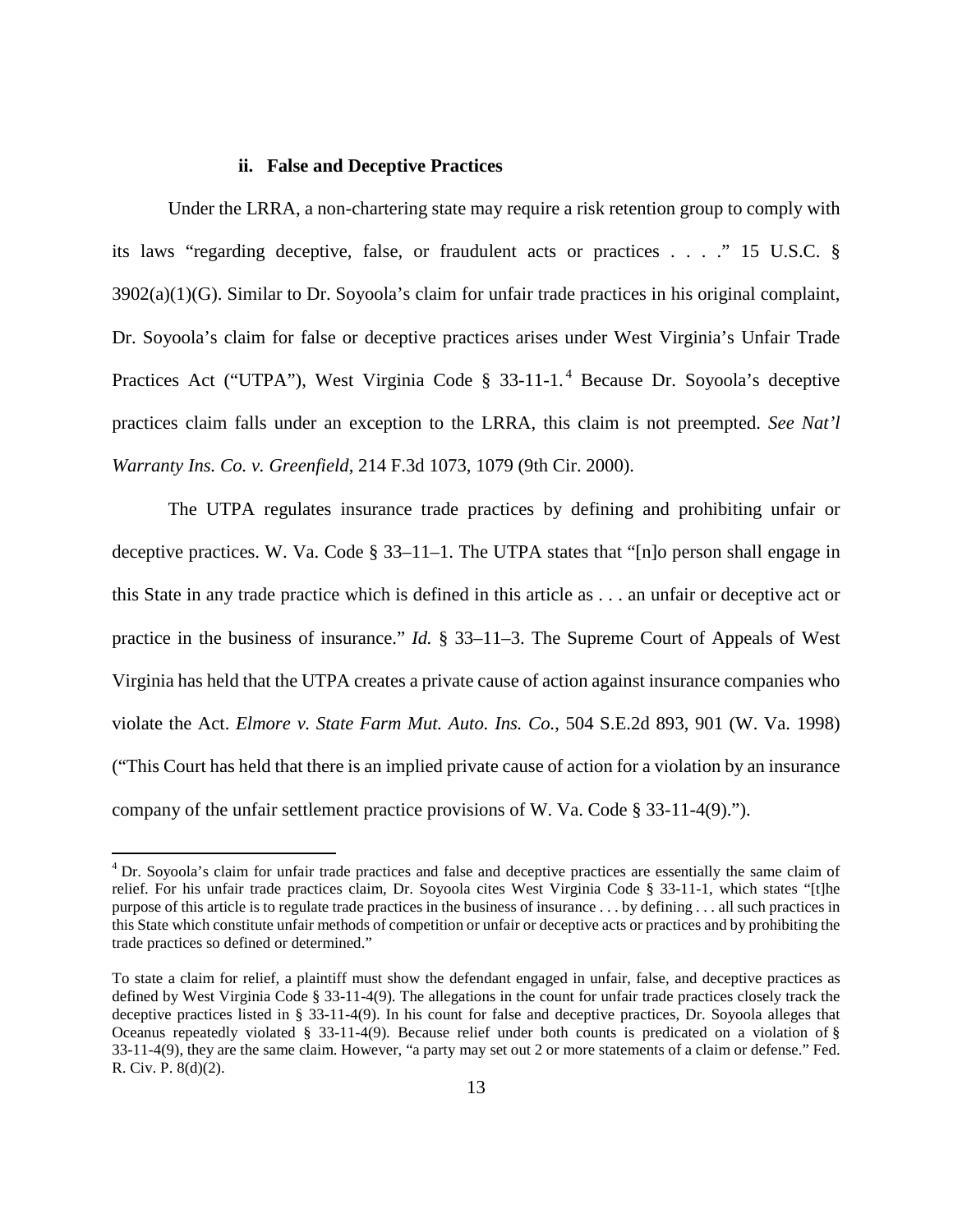To state a claim under UTPA, the plaintiff must show that the insurer repeatedly violated § 33-11-4(9). Syl. Pt. 4, *Dodrill v. Nationwide Mut. Ins. Co.*, 491 S.E.2d 1 (W. Va. 1996). Violations may occur in the handling of multiple claims or a single claim. *See id.* Here, Dr. Soyoola alleges Oceanus repeatedly violated § 33-11-4 of the Act, which defines prohibited unfair and deceptive practices. Specifically, the proposed complaint asserts Oceanus acted in bad faith by (1) failing to acknowledge coverage for the medical malpractice claim under the Policy, (2) failing to confirm \$1 million in tail coverage, and (3) forcing Dr. Soyoola to file the instant action to obtain benefits under the Policy and the tail coverage he should have received. The proposed complaint further alleges that these violations were wrongful and repeated. Although Dr. Soyoola cites § 31-11-4, he does not cite the specific subsections Oceanus repeatedly violated.

Concerning the claim arising under the Policy, Dr. Soyoola's allegations likely fall under the following subsections:

. . .

(d) refusing to pay claims without conducting a reasonable investigation based upon all available information;

(f) Not attempting in good faith to effectuate prompt, fair and equitable settlements of claims in which liability has become reasonably clear; [and] . . .

(n) failing to promptly provide a reasonable explanation of the basis in the insurance policy in relation to the facts or applicable law for denial of a claim or for the offer of a compromise settlement."

W. Va. Code § 33-11-4(d), (f), and (n). If Dr. Soyoola timely made a demand for coverage under the Policy, Oceanus's repeated and alleged failure to compensate Dr. Soyoola, without proper cause, would constitute a violation of the above-cited subsections. Accordingly, I **GRANT** the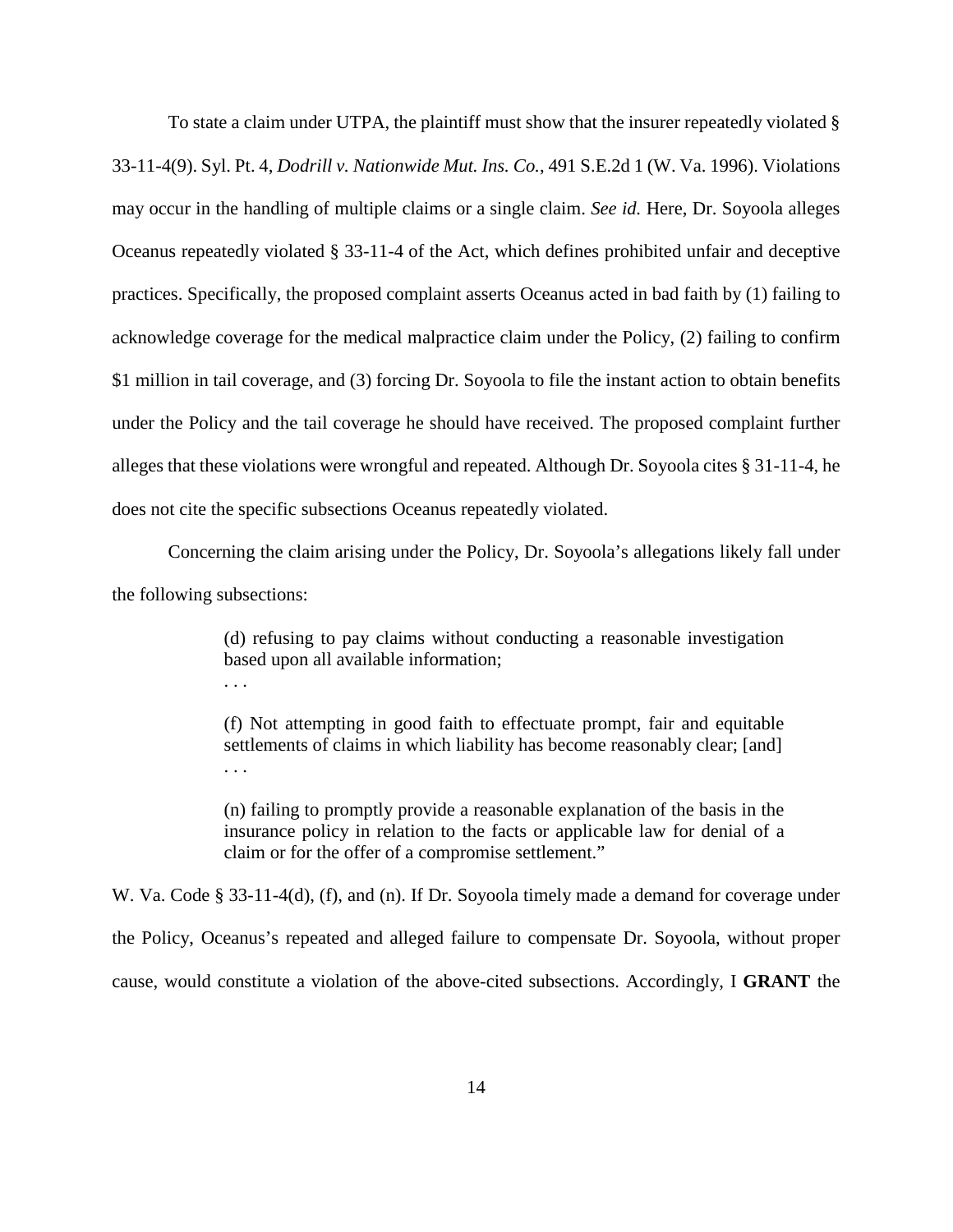plaintiff's addition of the count of false and deceptive practices with respect to bad faith claims arising under the Policy.

However, I **FIND** the count for false and deceptive practices with respect to tail coverage would not survive a motion to dismiss. Dr. Soyoola alleges that Oceanus acted in bad faith by failing to confirm \$1 million in tail coverage. Dr. Soyoola alleges that Oceanus was required to provide such coverage under West Virginia Code § 33-20D-3(a). As previously mentioned, § 33-20D-3(a) is preempted by the LRRA. Because Oceanus did not have to comply with § 33-20D-3(a), it cannot be said that it acted in bad faith by failing to confirm the \$1 million in tail coverage. Accordingly, I **DENY** the plaintiff's motion to add the false and deceptive practices count with respect to tail coverage.

# **iii. Fraud**

Fraud, like contract law, is a generally applicable area of tort law and thus not preempted by the LRRA. Dr. Soyoola characterizes his fraud claim in three ways: (1) that Oceanus told him that he had "no coverage under the Policy for the McNeely claim and actions," even though Oceanus knew the tail coverage would insufficient to cover the claims, (2) that Oceanus failed to inform him of the adverse consequences of taking less than \$1 million in tail coverage, and (3) that Oceanus misrepresented his tail coverage options by failing to offer him the right to amortize his premiums as required by West Virginia Code § 33-20D-3(a). (*See* Am. Compl. [Docket 33-2], ¶ 38).

Oceanus argues Dr. Soyoola's fraud claims are futile under the "gist of the action" doctrine. Under the gist of the action doctrine, "[a]n action in tort will not arise for breach of contract unless the action in tort would arise independent of the existence of the contract." Syl. Pt.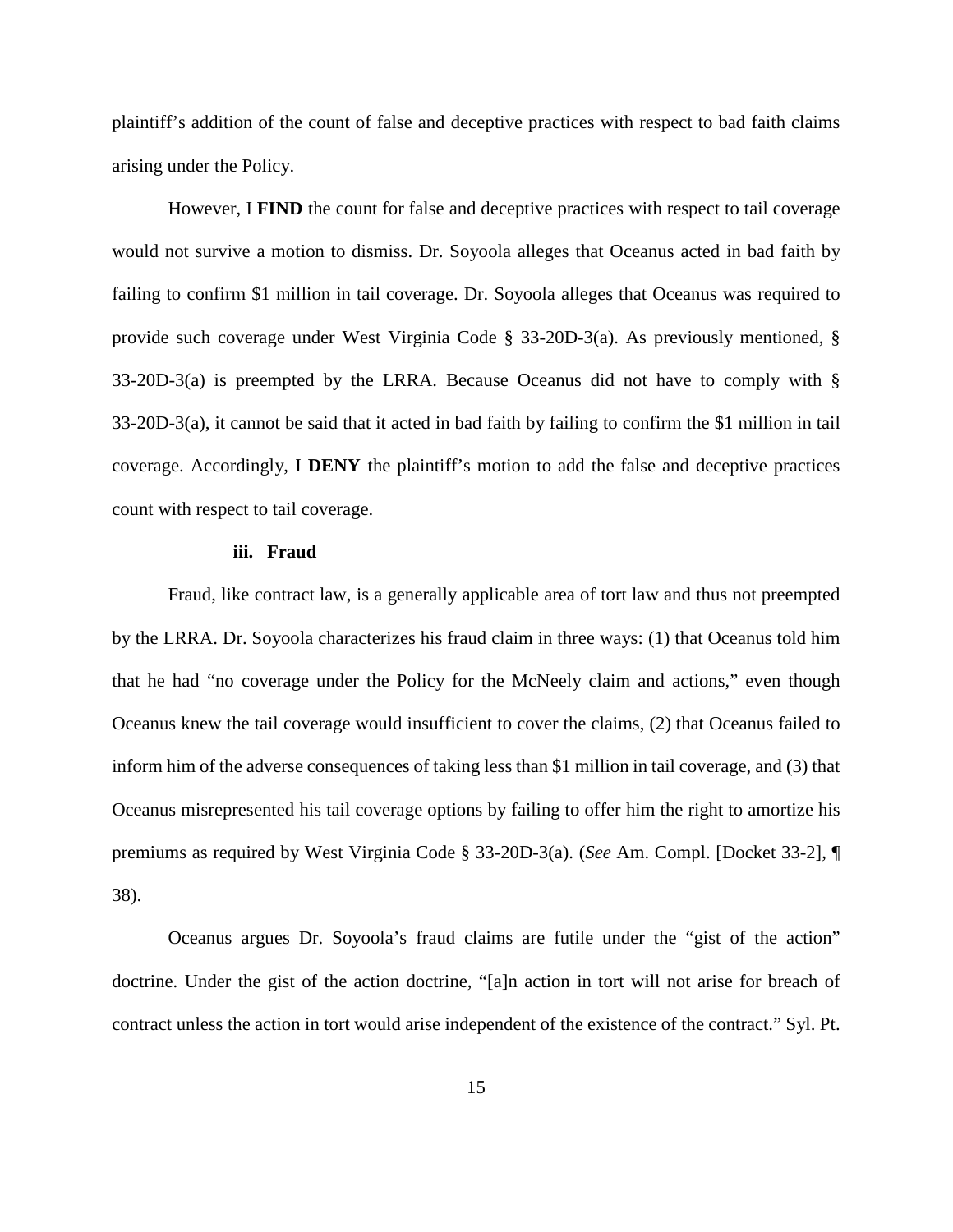9, *Lockhart v. Airco Heating & Cooling, Inc.*, 567 S.E.2d 619 (W. Va. 2002). In other words, "whether a tort claim can coexist with a contract claim is determined by examining whether the parties' obligations are defined by the terms of the contract." *Gaddy Eng'g Co. v. Bowles Rice McDavid Graff & Love, LLP*, 746 S.E.2d 568, 577 (W. Va. 2013) (per curiam) (citing *Goldstein v. Elk Lighting, Inc.*, No. 3:12–CV–168, 2013 WL 790765, at \*3 (M.D. Pa. 2013)). This doctrine will bar an action in tort, such as fraud, if a party establishes any of the following:

(1) where liability arises solely from the contractual relationship between the parties; (2) when the alleged duties breached were grounded in the contract itself; (3) where any liability stems from the contract; and (4) when the tort claim essentially duplicates the breach of contract claim or where the success of the tort claim is dependent on the success of the breach of contract claim.

*Id.* (quoting *Star v. Rosenthal*, 884 F. Supp. 2d 319, 328–29 (E.D. Pa. 2012)). In his response, Dr. Soyoola focuses on the preemption issues and does not address Oceanus's gist of the action argument.

The gist of the action doctrine does not bar Dr. Soyoola's first allegation against Oceanus. An exception to the gist of the action doctrine is fraud based "on expression[s] of intention" if a party lacks such intent "to fulfill the promise at the time it was made . . . ." *Croston v. Emax Oil Co.*, 464 S.E.2d 728, 732 (W. Va. 1995). In his factual background section, Dr. Soyoola states that "Oceanus wrongfully did not intend to provide Dr. Soyoola with any defense or indemnity under the Policy for any of the potential claims reported by Dr. Soyoola before the effective date of the cancellation, non-renewal, or termination of the Policy, including the McNeely claim . . . ." (Am. Compl. [Docket 33-2], ¶ 11). Construing the facts in a light favorable to Dr. Soyoola, he states a viable claim for fraud. Accordingly, I **GRANT** amendment with respect to the fraud claim arising out of the Policy.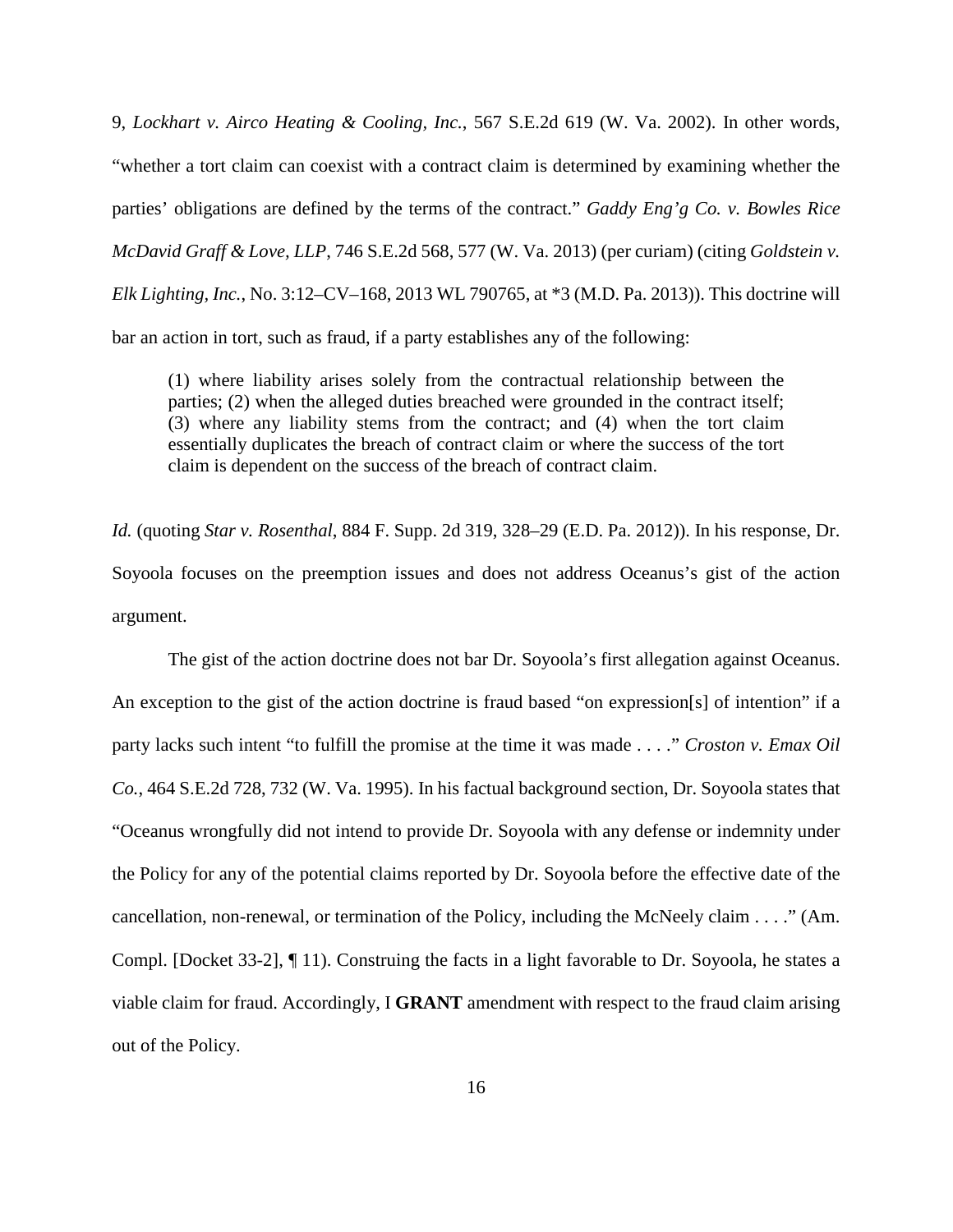In addition, the gist of the action doctrine does not bar Dr. Soyoola's other allegations. Whether Oceanus had a duty to provide the option of amortization does not arise under any contractual obligations, but rather under the statutory obligation imposed by West Virginia Code § 33-20B-3. In addition, whether Oceanus had a duty to inform Dr. Soyoola of the tort law consequences of selecting less than \$1 million is not dependent on the contractual relationship between the parties. However, this duty may arise if Dr. Soyoola demonstrates there was a special relationship between him and Oceanus. Accordingly, I will also consider the merits of Dr. Soyoola's latter two allegations.

The proposed complaint alleges that Oceanus fraudulently misrepresented the tail coverage options available to Dr. Soyoola. If Dr. Soyoola had been aware of his rights under § 33-20B-3, Dr. Soyoola claims he would have accepted the \$1 million limit with amortization. To recover for fraudulent misrepresentation, Dr. Soyoola must show: "(1) [t]hat the act claimed to be fraudulent was the act of the defendant or induced by him; (2) that it was material and *false*; that plaintiff relied upon it and was justified under the circumstances in relying upon it; and (3) that he was damaged because he relied upon it." *Horton v. Tyree*, 139 S.E. 737, 738 (W. Va. 1937) (emphasis added). "The plaintiff does not need to prove that the defendant actually knew the representations were false if the defendant was in a position to know, and had a duty to know, whether the representations were true or false." *Wolford v. Children's Home Soc'y*, 17 F. Supp. 2d 577, 584 (S.D. W. Va. 1998).

As previously mentioned, Oceanus was not obligated to provide tail coverage under § 33-20B-3. Therefore, Oceanus's representation of available tail coverage, which did not include amortization, was not false. If the statement was not false, Oceanus did not make a representation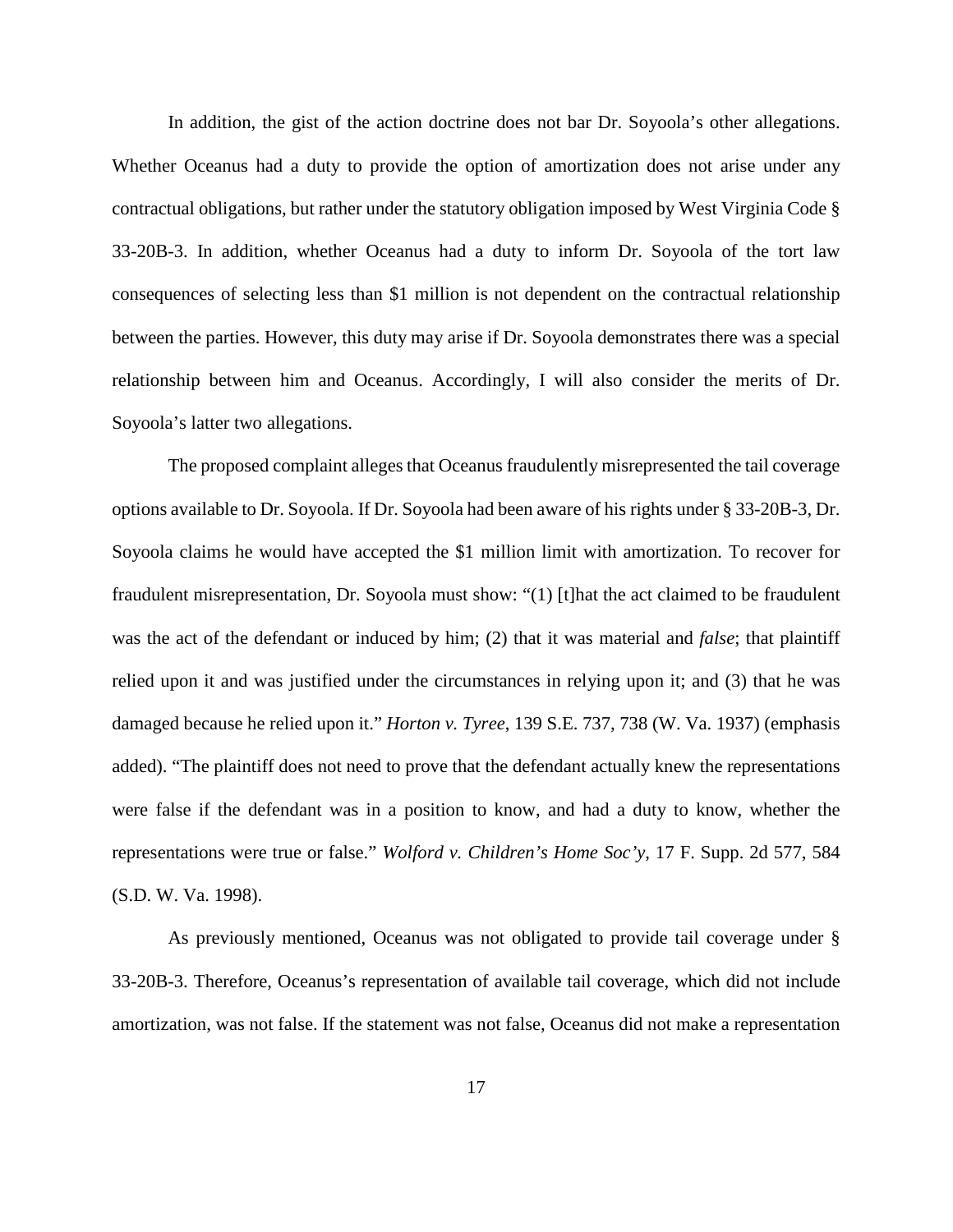known to be false or without knowledge of its falsity. I **FIND** that Dr. Soyoola cannot meet all of the elements of fraud with regard to the misrepresentations of available tail coverage and amortization. Accordingly, I **DENY** the amendment with respect to misrepresentations arising under § 33-20B-3.

In addition, the proposed complaint alleges Oceanus misrepresented to Dr. Soyoola that failure to elect \$1 million in tail coverage would disqualify him from West Virginia's non-economic damages cap.<sup>5</sup> Because of this misrepresentation, Dr. Soyoola elected the \$250,000 tail coverage limit, thus exposing himself to unlimited non-economic damages in the McNeely action.

Fraud may arise from an omission as well as an intentional misrepresentation. *Id.* "Fraud is the concealment of truth just as much as it is the utterance of a falsehood." *Frazer v. Brewer*, 310 43 S.E. 110, 111 (W. Va. 1902). "Fraudulent concealment involves concealment of facts by one with knowledge, or the means of knowledge, and *a duty to disclose*, coupled with an intention to mislead or defraud." *Livingston v. K-Mart Corp.*, 32 F. Supp. 2d 369, 374 (S.D. W. Va. 1998) (Haden, J.).

Dr. Soyoola does not cite, nor can I find, any West Virginia authority obligating Oceanus to explain to Dr. Soyoola the tort law consequences of electing certain coverage levels. However, noting the absence of West Virginia law on an insurer's duty to advise, this court observed that "[m]any courts have recognized the general rule that 'absent special circumstances, an insurer or

 $\overline{a}$ 

<sup>&</sup>lt;sup>5</sup> In 2003, the West Virginia legislature lowered the cap on non-economic damages from \$1,000,000 to \$500,000 or \$250,000, depending on the nature of the action. H.B. 2122, Regular Session (2003). The statute also states that

The limitations on noneconomic damages . . . are not available to any defendant in an action pursuant to this article which does not have medical professional liability insurance in the amount of at least one million dollars per occurrence covering the medical injury which is the subject of the action.

W. Va. Code § 55-7B-8(d).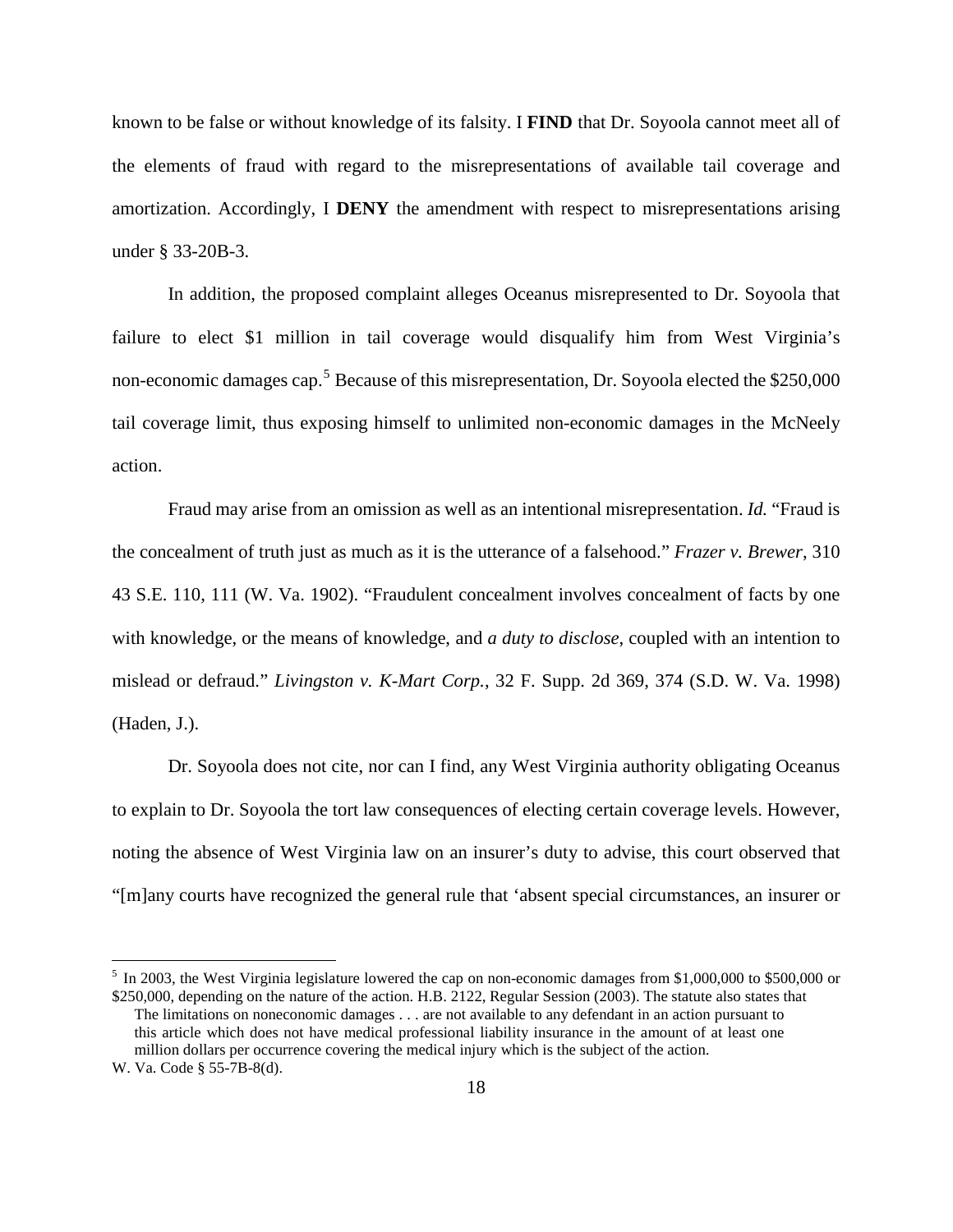its agent has no duty to advise an insured as to the insured's insurance coverage needs.'" *Hill, Peterson, Carper, Bee & Deitzler, P.L.L.C. v. XL Specialty Ins. Co.*, 261 F. Supp. 2d 546, 548 (S.D.W. Va. 2003) (quoting Gary Knapp, Annotation, *Liability of insurer or agent of insurer for failure to advise insured as to coverage needs*, 88 A.L.R.4th 249, § 3, 1991 WL 741640 (1991)). The Indiana Court of Appeals has described the factors that could give rise to an insurer's duty to

advise:

At a minimum, the insurer and insured must be engaged in a long-term relationship for the purpose of securing insurance coverage. . . . [H]owever, *Cook* clearly instructs it is the *nature* of the relationship, and not merely the numbers of years associated therewith, that triggers the duty to advise. Some factors relevant to developing entrustment between the insurer and the insured include: exercising broad discretion to service the insured's needs; counseling the insured concerning specialized insurance coverage; holding oneself out as a highly-skilled insurance expert, coupled with the insured's reliance upon the expertise; and receiving compensation, above the customary premium paid, for expert advice provided.

*Parker by Parker v. State Farm Mut. Auto. Ins. Co.*, 630 N.E.2d 567, 569-70 (Ind. Ct. App. 1994).

In the proposed complaint, Dr. Soyoola alleges that Oceanus was his insurer for five years, that Oceanus knew about the adverse consequences of selecting less than \$1 million in tail coverage, and that he relied on the information provided by Oceanus in selecting the limit for the tail coverage. Dr. Soyoola does not allege that Oceanus had exercised "broad discretion" in helping Dr. Soyoola select a policy, had held itself out as an expert in insurance, or received extra compensation in providing advice to Dr. Soyoola regarding available coverage options. On balance, Dr. Soyoola has failed to allege facts suggesting Oceanus had a duty to advise under these circumstances.

In addition, this duty to disclose does not arise out of some fiduciary relationship between Oceanus and its insureds, as Dr. Soyoola is essentially arguing. Under West Virginia law, a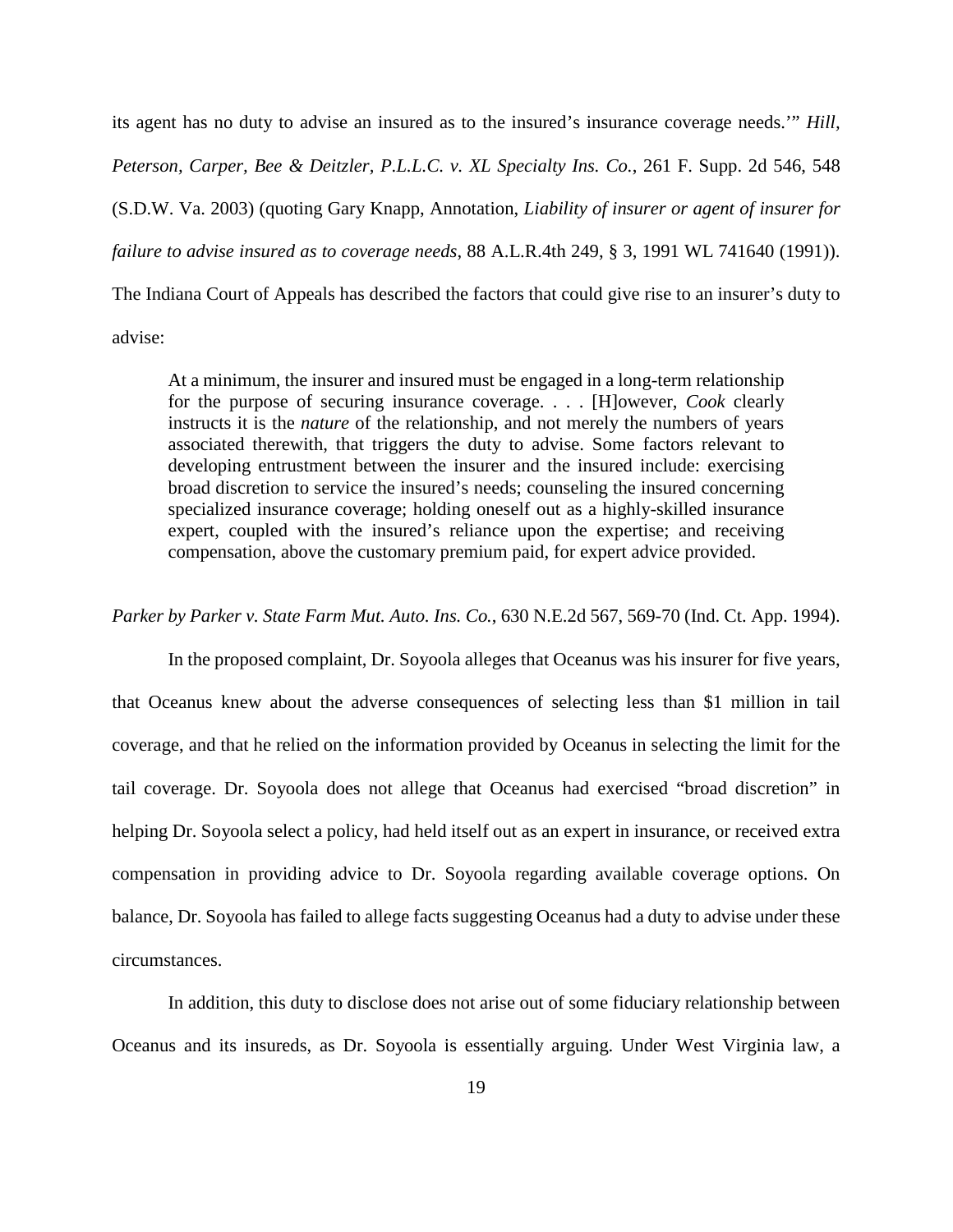fiduciary duty is "'[a] duty to act for someone else's benefit, while subordinating personal interests to that of the other person. It is the highest standard of duty implied by law [.]'" *Elmore v. State Farm Mut. Auto. Ins. Co.*, 504 S.E.2d 893, 900 (W. Va. 1998) (quoting *Black's Law Dictionary* 625 (6th ed. 1990)). The Supreme Court of Appeals of West Virginia "has never recognized that the relationship between an insurer and its insured is in the nature of a fiduciary relationship." *Id*. The Supreme Court of Appeals has yet to find the insurer/insured relationship obligates the insurer to subordinate its interests to that of its insureds during policy negotiations. Nor has the court found that an insurer must not only explain the policy's provisions and exclusions, but also explain the interplay between tort law and the insured's election of coverage. Accordingly, I **DENY** Dr. Soyoola's amendment with respect to Oceanus's legal omission.

#### **iv. Punitive Damages**

Dr. Soyoola also adds a count for punitive damages. As discussed above, Dr. Soyoola's surviving claims are breach of contract, fraud, and fraudulent and deceptive practices arising under the Policy. With respect to the breach of contract claim, "punitive damages are not available for ordinary breach of contract actions." *Casto v. Nw. Mut. Life Ins. Co.*, No. 2:09-CV-00377, 2009 WL 2915132, at \*3 (S.D. W. Va. Sept. 2, 2009).

However, Dr. Soyoola can obtain punitive damages under two theories. First, Dr. Soyoola can recover punitive damages under tort theory. *See* Syl. Pt. 1, *Smith v. Perry*, 359 S.E.2d 624, 625 (W. Va. 1987). Punitive damages are available in tort actions where there is "gross fraud, malice, oppression, or wanton, willful, or reckless conduct or criminal indifference to civil obligations affecting the rights of others appear[.]" *Id*. Here, Dr. Soyoola alleges that Oceanus's fraudulent intentions regarding the Policy were "reckless, willful, wanton, and/or intentional" and caused him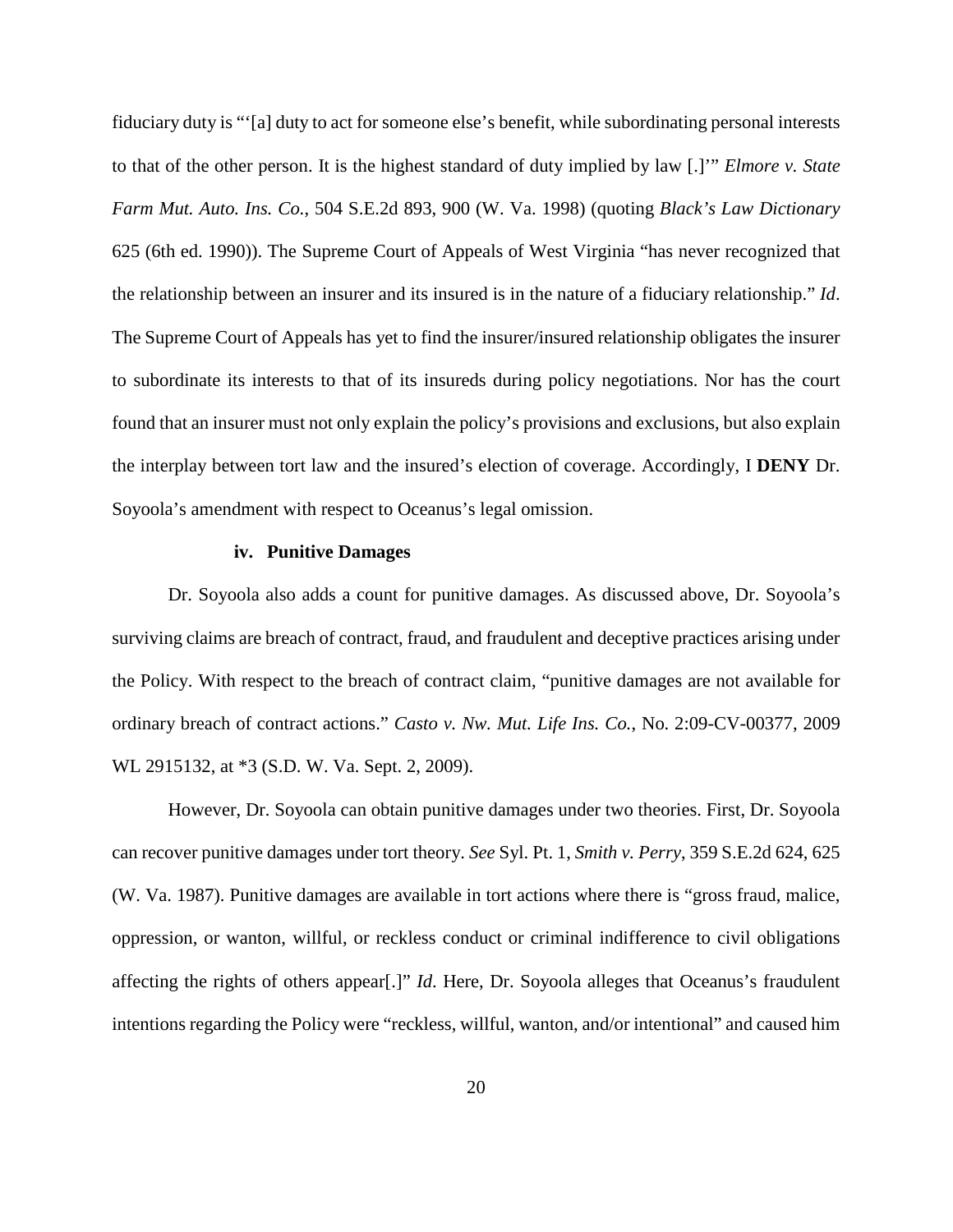to "suffer direct, monetary damages and the potential for financial devastation." (Am. Compl. [Docket 33-2], ¶¶ 46-47). Construing the allegations in his favor, Dr. Soyoola would be entitled to an award of punitive damages for Oceanus's fraudulent conduct.

Second, punitive damages are also available under the UTPA. *See Pen Coal Corp. v. William H. McGee & Co.*, 903 F. Supp. 980, 989 (S.D. W. Va. 1995); Syl. Pt. 3, *Poling v. Motorists Mutual Ins. Co.*, 450 S.E.2d 635 (W. Va. 1994) An insurer may be liable for refusal to pay a claim if it "actually knew that the policyholder's claim was proper, but willfully, maliciously and intentionally utilized an unfair business practice in settling, or failing to settle, the insured's claim." *McCormick v. Allstate Ins. Co.*, 475 S.E.2d 454, 458 (W. Va. 1998).

In his proposed complaint, Dr. Soyoola alleges that he informed Oceanus of the McNeely occurrence before Oceanus cancelled the Policy. Dr. Soyoola claims Oceanus repeatedly violated West Virginia Code § 33-11-4(9), including failing to promptly settle claims when coverage was reasonably clear. Dr. Soyoola alleges that although Oceanus "knew or should have known that Dr. Soyoola's claim for demand for coverage was proper," Oceanus failed to "confirm coverage for the McNeely Plaintiff's demand to settle the claim." (Am. Compl. [Docket 33-2], ¶ 35). Dr. Soyoola further alleges that such conduct was "willful, wanton, malicious, and intentional . . . ." *Id.*  Therefore, I **FIND** Dr. Soyoola has alleged sufficient facts for his punitive damages count to survive a motion to dismiss. Accordingly, I **GRANT** Dr. Soyoola's amendment for punitive damages with respect to the fraud and fraudulent and deceptive practices claims arising under the Policy.